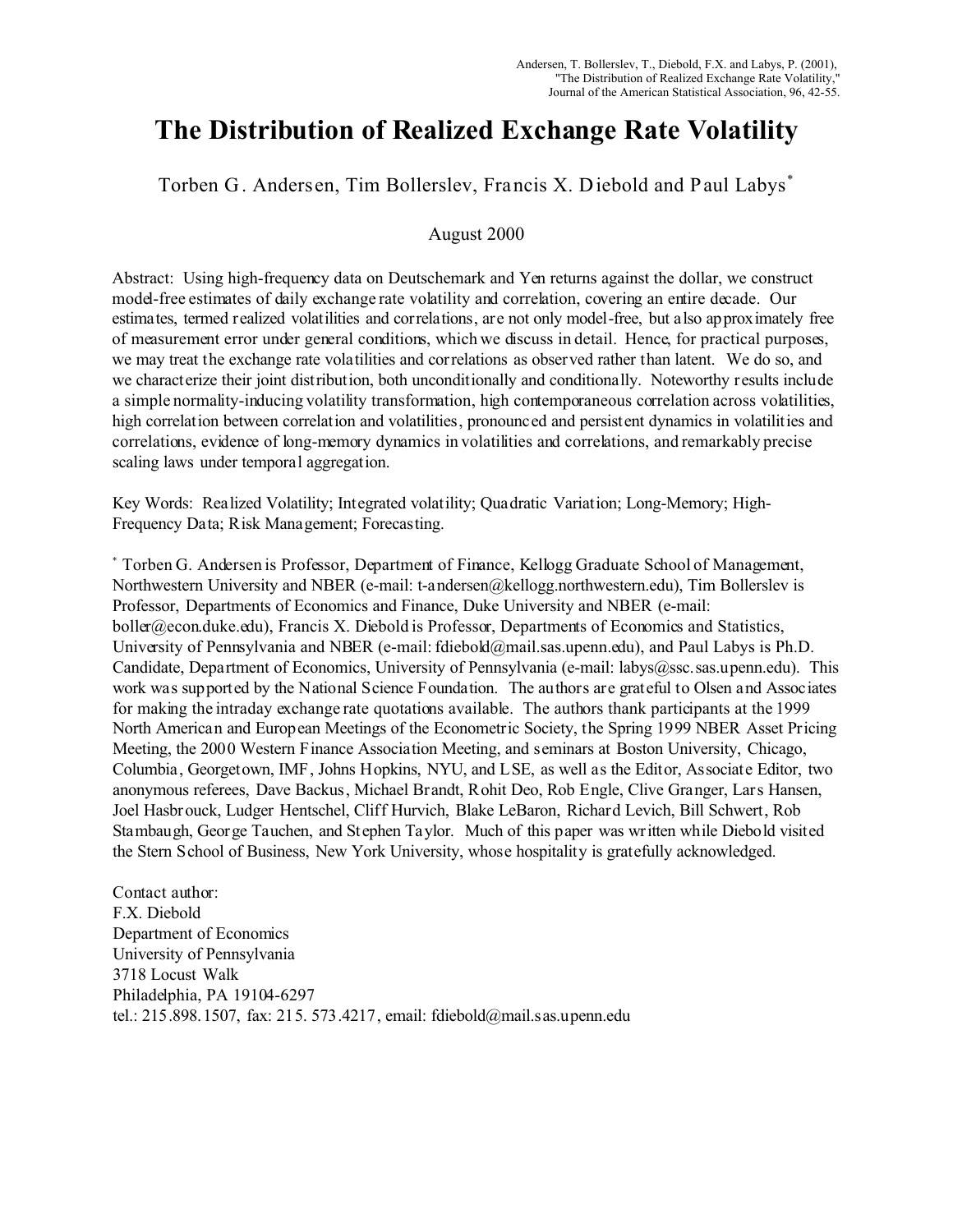#### **1. INTRODUCTION**

 It is widely agreed that, although daily and monthly financial asset returns are approximately unpredictable, return *volatility* is highly predictable, a phenomenon with important implications for financial economics and risk management (e.g., Bollerslev, Engle and Nelson 1994). Of course, volatility is inherently unobservable, and most of what we know about volatility has been learned either by fitting parametric econometric models such as GARCH, by studying volatilities implied by options prices in conjunction with specific option pricing models such as Black-Scholes, or by studying direct indicators of volatility such as ex-post squared or absolute returns. But all of those approaches, valuable as they are, have distinct weaknesses. For example, the existence of competing parametric volatility models with different properties (e.g., GARCH versus stochastic volatility) suggests misspecification; after all, at most *one* of the models could be correct, and surely, *none* is strictly correct. Similarly, the well-known smiles and smirks in volatilities implied by Black-Scholes prices for options written at different strikes provide evidence of misspecification of the underlying model. Finally, direct indicators, such as ex-post squared returns, are contaminated by noise, and Andersen and Bollerslev (1998a) document that the variance of the noise is typically very large relative to that of the signal.

 In this paper we introduce a new and complementary volatility measure, termed realized volatility. The mechanics are simple – we compute daily realized volatility simply by summing intraday squared returns – but the theory is deep: by sampling intraday returns sufficiently frequently, the realized volatility can be made arbitrarily close to the underlying integrated volatility, the integral of instantaneous volatility over the interval of interest, which is a natural volatility measure. Hence for practical purposes we may treat volatility as observed, which enables us to examine its properties directly, using much simpler techniques than the complicated econometric models required when volatility is latent.

 Our analysis is in the spirit of, and extends, earlier contributions of French, Schwert and Stambaugh (1987), Hsieh (1991), Schwert (1989, 1990) and, more recently, Taylor and Xu (1997). We progress,

-1-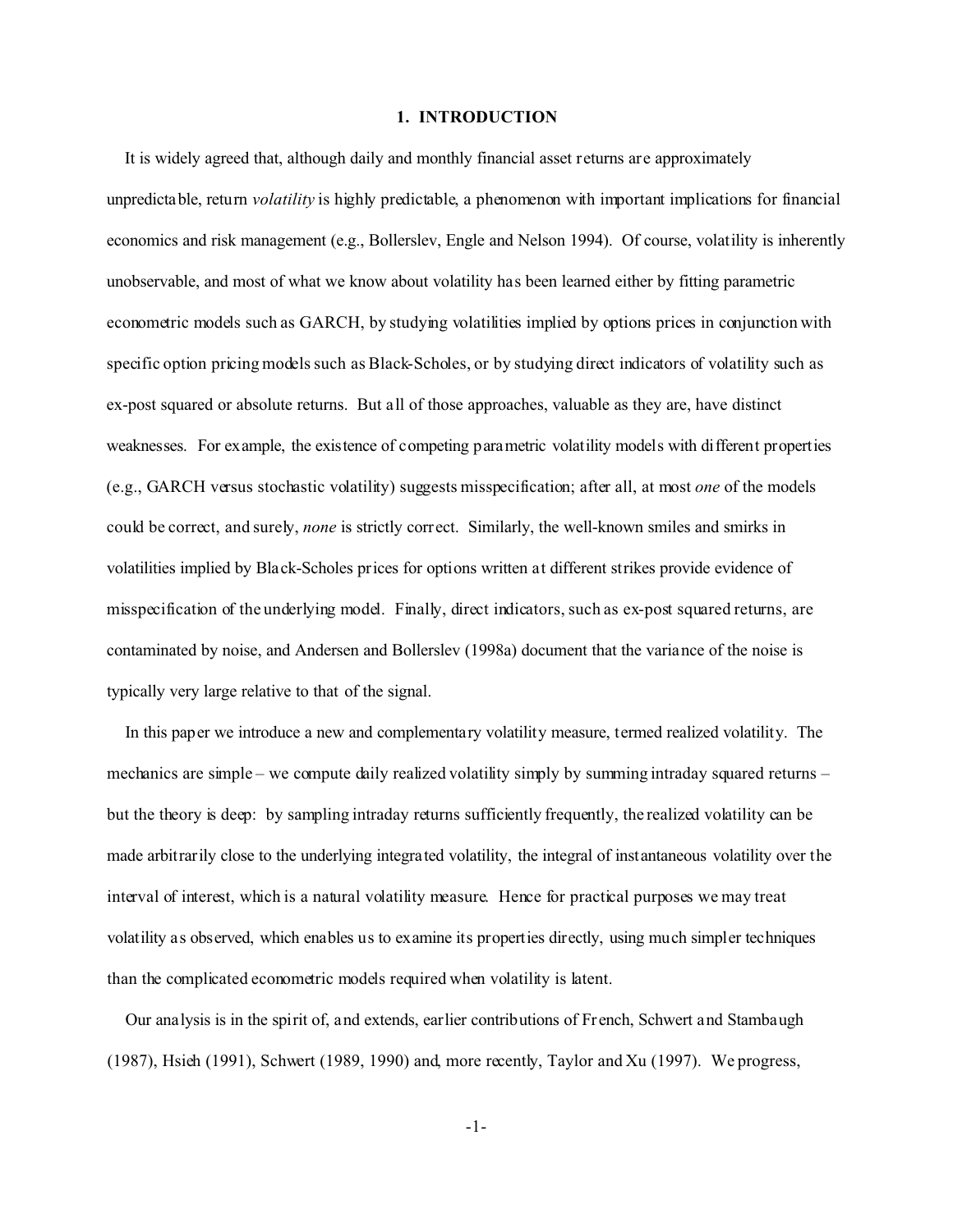however, in important directions. First, we provide rigorous theoretical underpinnings for the volatility measures for the general case of a special semimartingale. Second, our analysis is explicitly multivariate; we develop and examine measures not only of return variance but also of covariance. Finally, our empirical work is based on a unique high-frequency dataset consisting of ten years of continuously-recorded 5-minute returns on two major currencies. The high-frequency returns allow us to examine *daily* volatilities, which are of central concern in both academia and industry. In particular, the persistent volatility fluctuations of interest in risk management, asset pricing, portfolio allocation and forecasting are very much present at the daily horizon.

We proceed as follows. In Section 2 we provide a formal and detailed justification for our realized volatility and correlation measures as highly accurate estimates of the underlying quadratic variation and covariation, assuming only that returns evolve as special semimartingales. Among other things, we relate our realized volatilities and correlations to the conditional variances and correlations common in the econometrics literature and to the notion of integrated variance common in the finance literature, and we show that they remain valid in the presence of jumps. Such background is needed for a serious understanding of our volatility and correlation measures, and it is lacking in the earlier literature on which we build. In Section 3, we discuss the high-frequency Deutschemark - U.S. dollar (DM/\$) and yen - U.S. dollar (Yen/\$) returns that provide the basis for our empirical analysis, and we also detail the construction of our realized daily variances and covariances. In Sections 4 and 5, we characterize the unconditional and conditional distributions of the daily volatilities, respectively, including long-memory features. In Section 6, we explore issues related to temporal aggregation, with particular focus on the scaling laws implied by long memory, and we conclude in Section 7.

#### **2. VOLATILITY MEASUREMENT: THEORY**

In this section we develop the foundations of our volatility and covariance measures. When markets are open, trades may occur at any instant. Therefore, returns as well as corresponding measures of volatility

-2-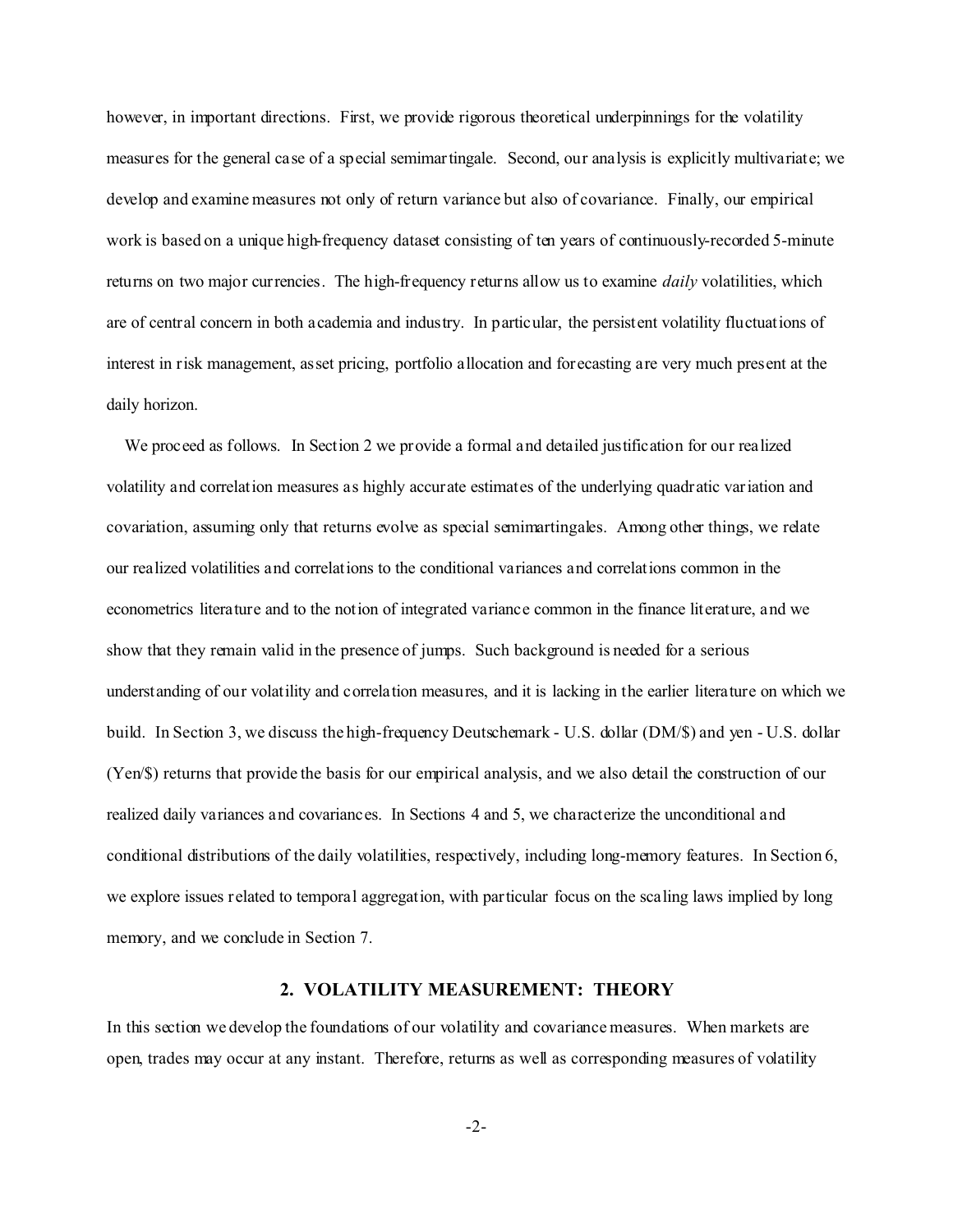may, in principle, be obtained over arbitrarily short intervals. We therefore model the underlying price process in continuous time. We first introduce the relevant concepts, after which we show how the volatility measures may be approximated using high-frequency data, and we illustrate the concrete implications of our concepts for standard Itô and mixed jump-diffusion processes.

## 2.1 Financial Returns as a Special Semimartingale

Arbitrage-free price processes of practical relevance for financial economics belong to the class of special semimartigales. They allow for a unique decomposition of returns into a local martingale and a predictable finite variation process. The former represents the "unpredictable" innovation, while the latter has a locally deterministic drift that governs the instantaneous mean return, as discussed in Back (1991).

Formally, for a positive integer *T* and  $t \in [0, T]$ , let  $\mathcal{F}_t$  be the  $\sigma$ -field reflecting the information at time t, so that  $\mathcal{F}_s \subseteq \mathcal{F}_t$  for  $0 \le s \le t \le T$ , and let P denote a probability measure on  $(\Omega, P, \mathcal{F})$ , where  $\Omega$  represents the possible states of the world and  $\mathcal{F} = \mathcal{F}_T$  is the set of events that are distinguishable at time *T*. Also assume that the information filtration  $(\mathcal{F}_t)_{t \in [0,T]}$  satisfies the usual conditions of *P*-completeness and right continuity. The evolution of any arbitrage-free logarithmic price process,  $p_k$ , and the associated continuouslycompounded return over *[0,t]* may then be represented as

$$
p_k(t) - p_k(0) = M_k(t) + A_k(t), \qquad (1)
$$

where  $M_k(0) = A_k(0) = 0$ ,  $M_k$  is a local martingale and  $A_k$  is a locally integrable and predictable process of finite variation. For full generality, we define  $p_k$  to be inclusive of any cash receipts such as dividends and coupons, but exclusive of required cash payouts associated with, for example, margin calls.

 The formulation (1) is very general and includes all specifications used in standard asset pricing theory. It includes, for example, Itô, jump and mixed jump-diffusion processes, and it does not require a Markov assumption. It can also accommodate long memory, either in returns or in return volatility, so long as care is taken to eliminate the possibility of arbitrage first noted by Meheswaran and Sims (1993), using, for example, the methods of Rogers (1997) or Comte and Renault (1998).

Without loss of generality, each component in equation (1) may be assumed cadlag (right-continuous with left limits). The corresponding caglad (left-continuous with right limits) process is now  $p_k$ , defined as  $p_k(t) = lim_{s-t, s \le t} p_k(s)$  for each  $t \in [0, T]$ , and the jumps are  $\Delta p_k = p_k - p_k$ , or

$$
\Delta p_k(t) = p_k(t) - \lim_{s \to t, s \le t} p_k(s). \tag{2}
$$

By no arbitrage, the occurrence and size of jumps are unpredictable, so  $M_k$  contains the (compensated) jump part of  $p_k$  along with any infinite variation components, while  $A_k$  has continuous paths. We may further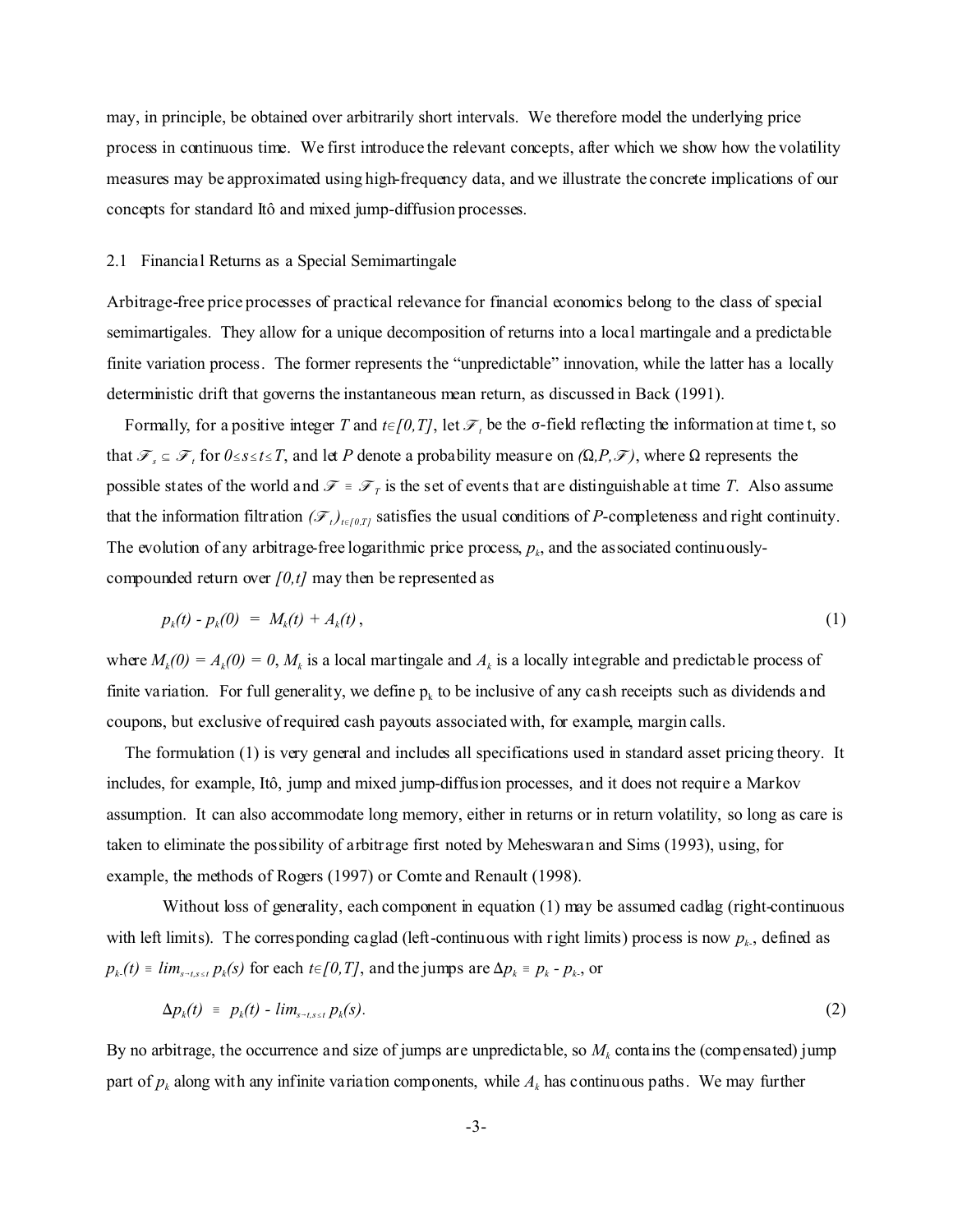decompose  $M_k$  into a pair of local martingales, one with continuous and infinite variation paths,  $M<sup>c</sup>$ , and another of finite variation,  $\Delta M$ , representing the compensated jump component so that  $M_k = M_k^c + \Delta M$ . Equation (1) becomes

$$
p_k(t) - p_k(0) = M_k^c(t) + \Delta M_k(t) + A_k(t). \tag{3}
$$

Finally, we introduce some formal notation for the returns. For concreteness, we normalize the unit interval to be one trading day. For  $m \cdot T$  a positive integer, indicating the number of return observations obtained by sampling prices *m* times per day, the return on asset *k* over  $[t-1/m, t]$  is

$$
r_{k,(m)}(t) = p_k(t) - p_k(t-1/m), \quad t = 1/m, 2/m, \ldots, T. \tag{4}
$$

Hence,  $m>1$  corresponds to high-frequency intraday returns, while  $m<1$  indicates interdaily returns.

#### 2.2 Quadratic Variation and Covariation

Development of formal volatility measures requires a bit of notation. For any semimartingale *X* and predictable integrand *H*, the stochastic integral  $\int H dX = \int_{0}^{t} H(s) dX(s)\int_{t \in [0,T]}$  is well defined, and for two semimartingales *X* and *Y*, the quadratic variation and covariation processes,  $[XX] = ([X,X])_{t \in [0,T]}$  and  $[X,Y]$  $=([X,Y])_{t\in[0,T]}$ , are given by

$$
[X,X] = X^2 - 2 \int X \, dX \tag{5a}
$$

$$
[X,Y] = XY - \int X dY - \int Y dX,\tag{5b}
$$

where the notation X means the process whose value at s is  $\lim_{u \to \infty} X_u$ ; see Protter (1990, sections 2.4 -2.6). These processes are semimartingales of finite variation on *[0,T]*. The following properties are important for our interpretation of these quantities as volatility measures. For an increasing sequence of random partitions of [0,T],  $0 = \tau_{m,0} \leq \tau_{m,1} \leq ...$ , so that  $sup_{j\geq 1}(\tau_{m,j+1} - \tau_{m,j}) \to 0$  and  $sup_{j\geq 1} \tau_{m,j} \to T$  for  $m \to \infty$ with probability one, we have for  $t \wedge \tau = min(t, \tau)$  and  $t \in [0, T]$ ,

$$
\lim_{m\to\infty}\left\{X(0)Y(0)+\Sigma_{j\geq 1}\left[X(t\wedge\tau_{m,j})-X(t\wedge\tau_{m,j-1})\right]\left[Y(t\wedge\tau_{m,j})-Y(t\wedge\tau_{m,j-1})\right]\right\}\;\rightarrow\; \left[X,Y\right],\tag{6}
$$

where the convergence is uniform on  $(0, T)$  in probability. In addition, we have that

 $[X,Y]_0 = X(0)Y(0)$  (7a)

$$
\Delta[X,Y] = \Delta X \Delta Y \tag{7b}
$$

$$
[X,X]
$$
 is an increasing process. (7c)

Finally, if *X* and *Y* are locally square integrable local martingales, the covariance of *X* and *Y* over *[t-h,t]* is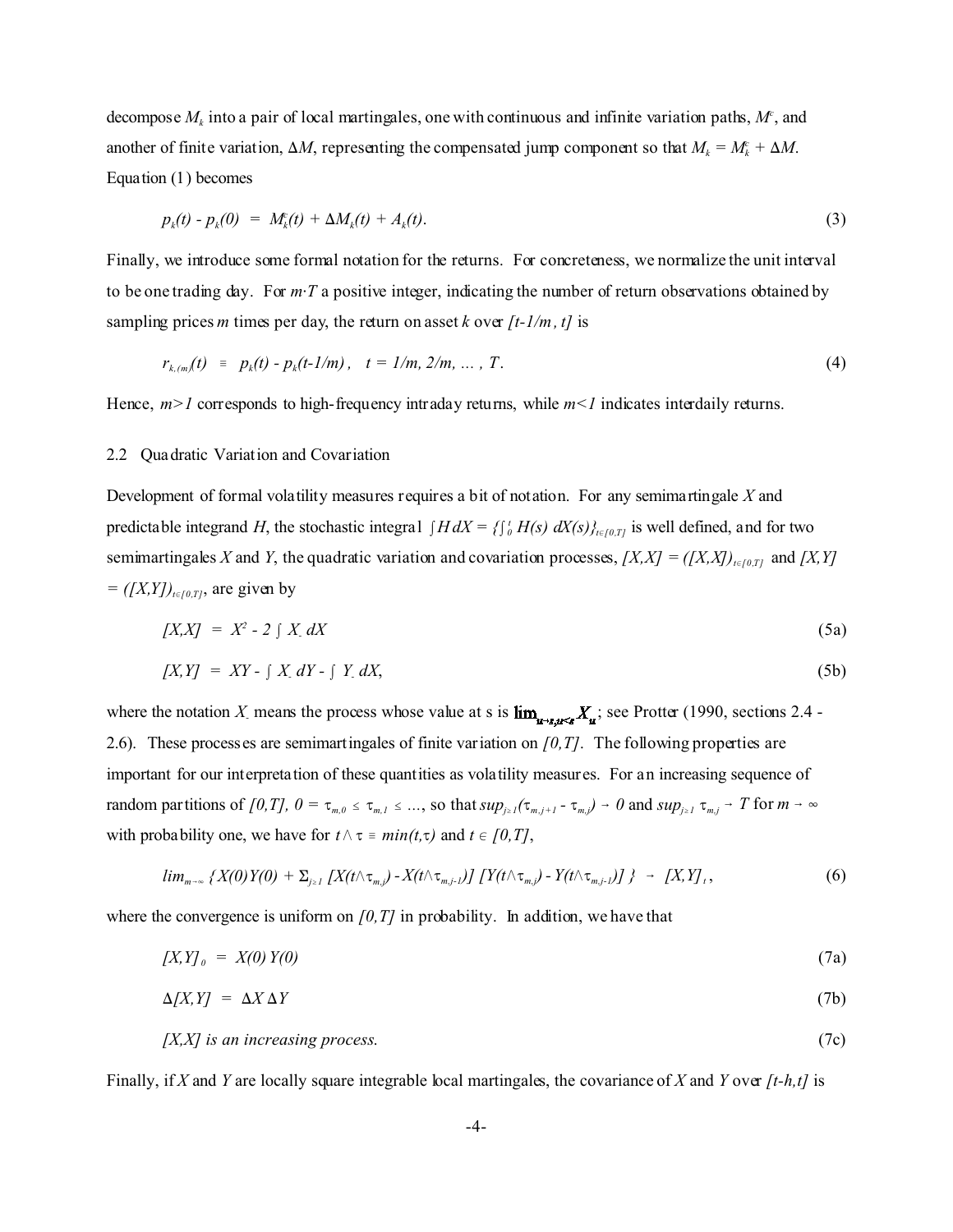given by the expected increment to the quadratic covariation,

$$
Cov(X(t), Y(t)|\mathcal{F}_{t-h}) = E([X, Y]_t|\mathcal{F}_{t-h}) - [X, Y]_{t-h}.
$$
\n
$$
(8)
$$

## 2.3 Quadratic Variation as a Volatility Measure

Here we derive specific expressions for the quadratic variation and covariation of arbitrage-free asset prices, and we discuss their use as volatility measures in light of the properties (6)-(8). The additive decomposition (3) and the fact that the predictable components satisfy  $[A_k, A_j] = [A_k, M_j] = 0$ , for all *j* and *k*, imply that

$$
[p_k p_j]_t = [M_k M_j]_t = [M_k M_j]_t + \Sigma_{0 \le s \le t} \Delta M_k(s) \Delta M_j(s).
$$
\n(9)

We convert this cumulative volatility measure into a corresponding time series of incremental contributions. Letting the integer  $h \geq 1$  denote the number of trading days over which the volatility measures are computed, we define the time series of h-period quadratic variation and covariation, for  $t = h, 2h, ..., T$ , as

$$
Qvar_{k,h}(t) = [p_k p_k]_t - [p_k p_k]_{t-h}
$$
\n(10a)

$$
Qcov_{kj,h}(t) = [p_k, p_j]_t - [p_k, p_j]_{t+h}.
$$
\n
$$
(10b)
$$

Equation (9) implies that the quadratic variation and covariation for asset prices depend solely upon the realization of the return innovations. In particular, the conditional mean is of no import. This renders these quantities model-free: regardless of the specific arbitrage-free price process, the quadratic variation and covariation are obtained by cumulating the instantaneous squares and cross-products of returns, as indicated by (6). Moreover, the measures are well-defined even if the price paths contain jumps, as implied by (7), and the quadratic variation is increasing, as required of a cumulative volatility measure.

 Equation (8) implies that the *h*-period quadratic variation and covariation are intimately related to, but distinct from, of the conditional return variance and covariance. Specifically,

$$
Var(p_k(t)|\mathcal{F}_{t,h}) = E[Qvar_{k,h}(t)|\mathcal{F}_{t,h}]
$$
\n(11a)

$$
Cov(p_k(t), p_j(t)|\mathcal{F}_{t+h}) = E[Qcov_{kj,h}(t)|\mathcal{F}_{t+h}].
$$
\n(11b)

Hence, the conditional variance and covariance diverge from the quadratic variation and covariation, respectively, by a zero-mean error. This is natural because the conditional variance and covariance are ex ante concepts, whereas the quadratic variation and covariation are ex post concepts. One can think of the quadratic variation and covariation as unbiased for the conditional variance and covariance, or conversely. Either way, the key insight is that, unlike the conditional variance and covariance, the quadratic variation and covariation are in principle *observable* via high-frequency returns, which facilitates the analysis and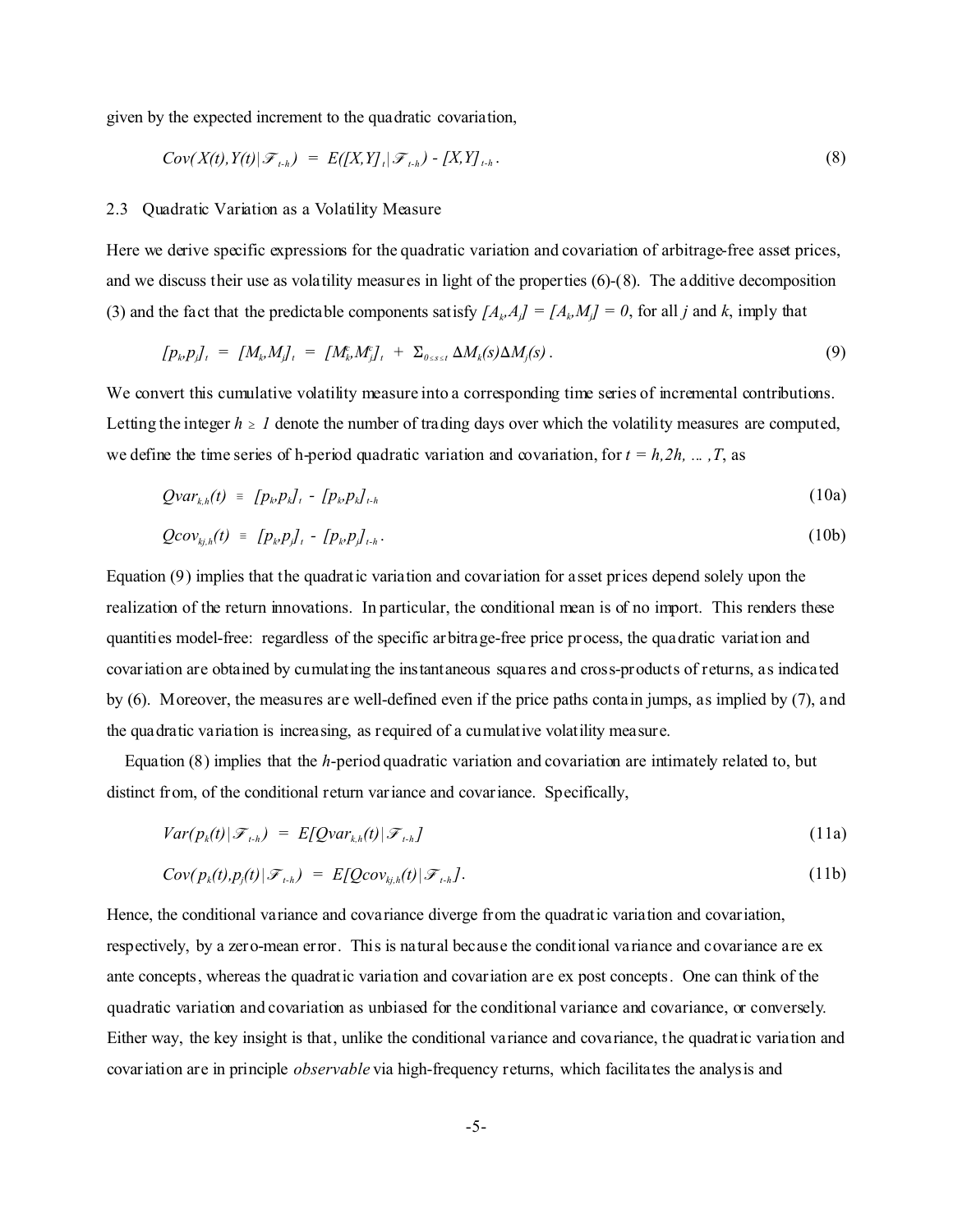forecasting of volatility using standard statistical tools. Shortly we will exploit this insight extensively.

#### 2.4 Approximating the Quadratic Variation and Covariation

Equation (6) implies that we may approximate the quadratic variation and covariation directly from highfrequency return data. In practice, we fix an appropriately high sampling frequency and cumulate the relevant intraday return products over the horizon of interest. Concretely, using the notation in equation (4) for prices sampled *m* times per day, we define for  $t = h$ ,  $2h$ ...,  $T$ 

$$
var_{k,h}(t;m) = \sum_{i=1,...,m} \frac{r_{k,m}(t-h+(i/m))}{r_{k,m}(t-h+(i/m))}
$$
 (12a)

$$
cov_{kj,h}(t;m) = \Sigma_{i=1,\dots,mh} r_{k,(m)}(t-h+(i/m)) r_{j,(m)}(t-h+(i/m)). \qquad (12b)
$$

We call the observed measures in (12) the time-t realized h-period volatility and covariance. Note that for any fixed sampling frequency *m*, the realized volatility and covariance directly observable, in contrast to their underlying theoretical counterparts, the quadratic variation and covariation processes. For sufficiently large m, however, the realized volatility and covariance provide arbitrarily good approximations to the quadratic variation and covariation, because for all  $t = h$ ,  $2h$ , ..., *T* we have

$$
plim_{m\to\infty} var_{k,h}(t;m) = Qvar_{k,h}(t)
$$
\n(13a)

$$
plim_{m\to\infty} cov_{kj,h}(t;m) = Qcov_{kj,h}(t).
$$
\n(13b)

Note that the realized volatility measures  $var_{k,h}(t;m)$  and  $cov_{k,h}(t;m)$  converge as  $m \rightarrow \infty$  to  $Quar_{k,h}(t)$  and  $Qcov_{k,i}$ <sup> $(t)$ </sup>, but generally not to the corresponding time *t-h* conditional return volatility or covariance,  $E[Quar_{k,h}(t)|\mathcal{F}_{t,h}]$  and  $E[Qcov_{k,h}(t)|\mathcal{F}_{t,h}]$ . Standard volatility models focus on the latter, which require a model for the return generating process. Our realized volatility and covariance, in contrast, provide unbiased estimators of the conditional variance and covariance, without taking a stand on any underlying model.

#### 2.5 Integrated Volatility for Itô Processes

Much theoretical work assumes that logarithmic asset prices follow a univariate diffusion. Letting *W* be a standard Wiener process, we write  $dp_k = \mu_k dt + \sigma_k dW$ , or more formally,

$$
p_k(t) - p_k(t-1) = r_k(t) = \int_{t-1}^t \mu_k(s) \, ds + \int_{t-1}^t \sigma_k(s) \, dW(s). \tag{14}
$$

For notational convenience, we suppress the subscript *m* or *h* when we consider variables measured over the daily interval  $(h = 1)$ . For example, we have  $r_k(t) = r_{k,(1)}(t)$  and  $Qcov_{k,j}(t) = Qcov_{k,j}(t)$ .

Our volatility measure is the associated quadratic variation process. Standard calculations yield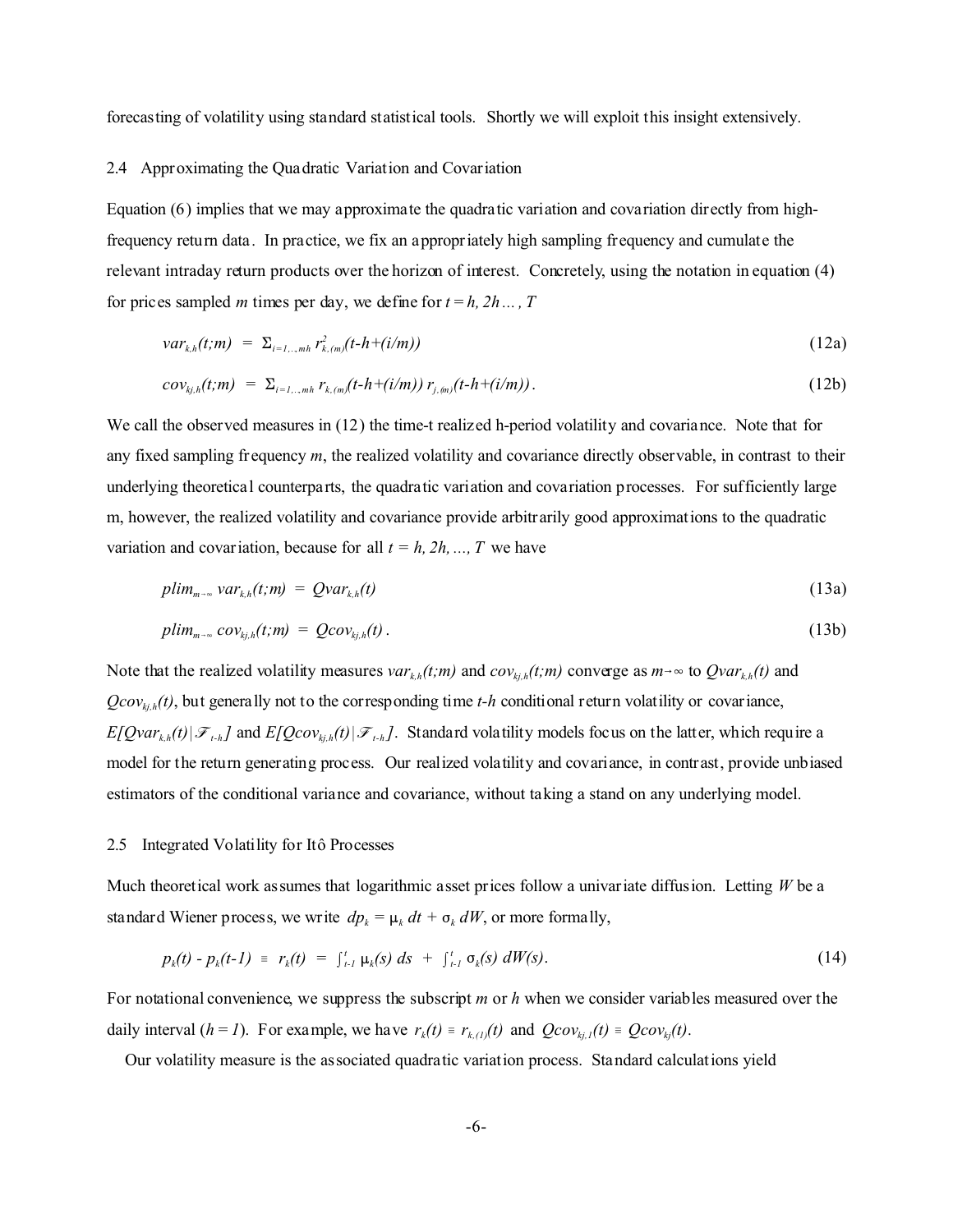$$
Qvar_k(t) = [p_k p_k]_t - [p_k p_k]_{t-1} = \int_{t-1}^t \sigma^2(s) \, ds. \tag{15}
$$

The expression  $\int_{t}^{t} \sigma^2(s) ds$  defines the so-called integrated volatility, which is central to the option pricing theory of Hull and White (1987) and further discussed in Andersen and Bollerslev (1998a) and Barndorff-Nielsen and Shephard (1998). They note that, under the pure diffusion assumption, *r<sup>k</sup> (t)* conditional on *Qvar<sub>k</sub>*(*t*) is normally distributed with variance  $\int_{t-1}^{t} \sigma^2(s) ds$ .

These results extend to the multivariate setting. If  $W = (W_1, \ldots, W_d)$  is a *d*-dimensional standard Brownian motion and  $(\mathcal{F})_{t \in [0,T]}$  denotes its completed natural filtration, then by martingale representation any locally square integrable price process of the Itô form can be written as (Protter 1990, Theorem 4.42),

$$
p_k(t) - p_k(0) = \int_0^t \mu_k(s) \, ds + \sum_{i=1}^d \int_0^t \sigma_{k,i}(s) \, dW_i(s). \tag{16}
$$

This result is related to the fact that any continuous local martingale, *H*, can be represented as a time change of a Brownian motion, i.e.,  $H(t) = B(H, H, I)$ , a.s., (Protter 1990, Theorem 2.41). That flexibility allows this particular specification to cover a large set of applications. Specifically, we obtain

$$
Qvar_k(t) = \sum_{i=1}^d \int_{t-1}^t \sigma_{k,i}^2(s) \, ds \tag{17a}
$$

$$
Qcov_{kj}(t) = \sum_{i=1}^d \int_{t-1}^t \sigma_{k,i}(s) \sigma_{j,i}(s) ds. \qquad (17b)
$$

The *Qvar<sub>k</sub>*(*t*) expression provides a natural multivariate concept of integrated volatility, and we may correspondingly denote *Qcovkj(t)* the integrated covariance. As a special case of this framework, one may assign a few of the orthogonal Wiener components to be common factors and the remaining as pure idiosyncratic error terms. This produces a continuous-time analogue to the discrete-time factor volatility models of Diebold and Nerlove (1989) and King, Sentana and Wadhwani (1994).

 Within this pure diffusion setting, one may obtain stronger results. Foster and Nelson (1996) construct a volatility filter based on a weighted average of past squared returns, which extracts the instantaneous volatility perfectly in the continuous record limit. There are two main differences between their approach and ours. From a theoretical perspective, their methods rely critically on the diffusion assumption and extract instantaneous volatility, whereas ours are valid for the entire class of arbitrage-free models but extract only cumulative volatility over an interval. Second, from an empirical perspective, various market microstructure features limit the frequency at which returns can be productively sampled, which renders infeasible a Foster-Nelson inspired strategy of extracting instantaneous volatility estimates for a large number of time points within each trading day. Consistent with this view, Foster and Nelson apply their theoretical insights only to the study of volatility filters based on daily data.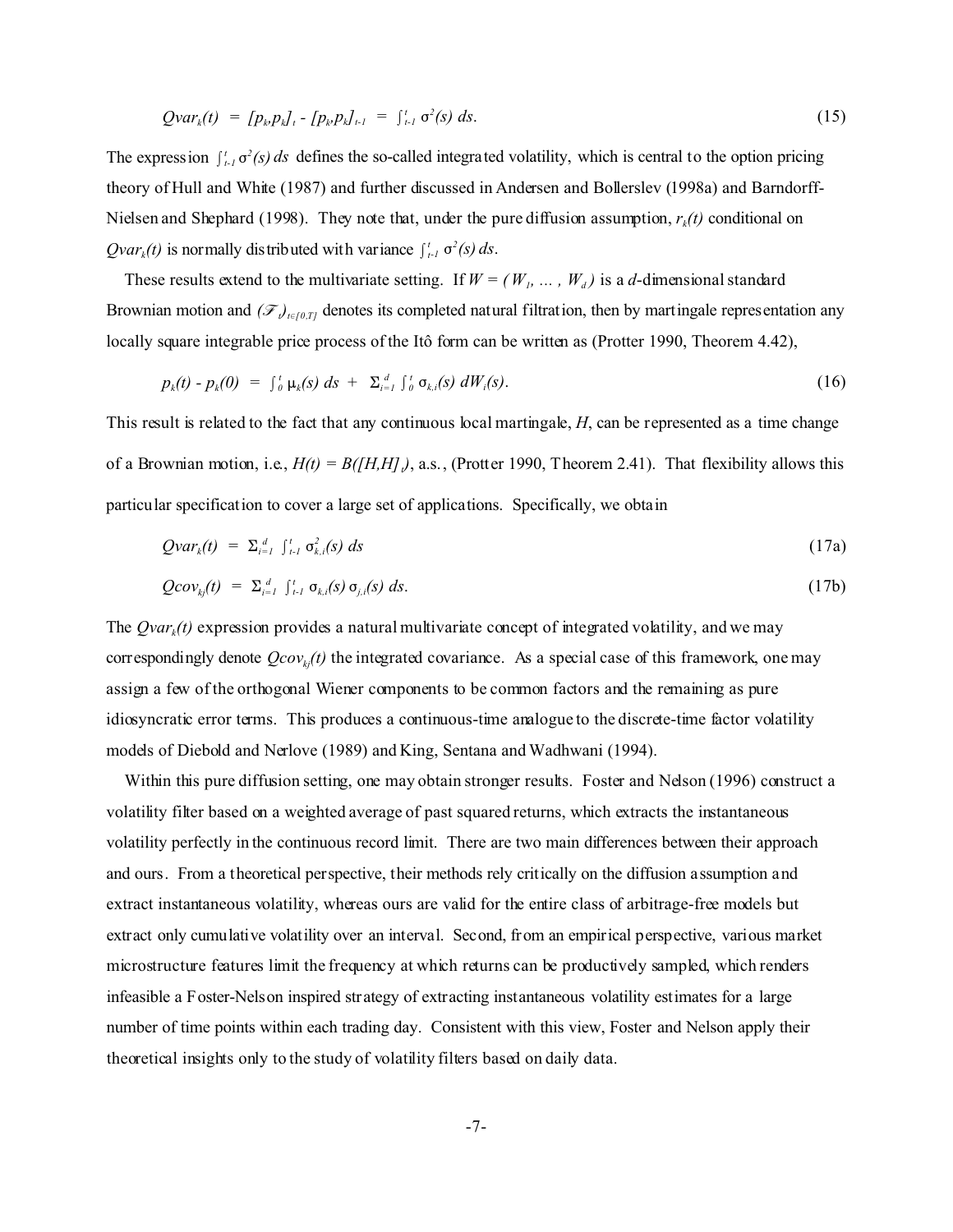The distribution of integrated volatility has also been studied by previous authors. Notably, Gallant, Hsu and Tauchen (1999) propose an intriguing reprojection method for direct estimation of the relevant distribution given a specific parametric form for the underlying diffusion, while Chernov and Ghysels (2000) apply similar techniques, exploiting options data as well. Our high-frequency return methodology, in contrast, is simpler and more generally applicable, requiring only the special semimartingale assumption.

## 2.6 Volatility Measures for Pure Jump and Mixed Jump-Diffusion Processes

Jump processes have particularly simple quadratic covariation measures. The fundamental semimartingale decomposition (1) reduces to a compensated jump component and a finite variation term,

$$
p_k(t) = p_k(0) + M_k(t) + \int_0^t \mu_k(s) \, ds, \tag{18}
$$

where  $\mu_k(t)$  denotes the instantaneous mean and the innovations in  $M_k(t)$  are pure jumps. The specification covers a variety of scenarios in which the jump process is generated by distinct components,

$$
M_k(t) = \Sigma_{i=1}^J \Sigma_{0 \leq s \leq t} \kappa_{k,i}(s) \Delta N_{k,i}(s) - \int_0^t \mu_k(s) \ ds,
$$
\n(19)

where  $\Delta N_{k,i}(t)$  is an indicator function for the occurrence of a jump in the *i*th component at time *t*, while the (random)  $\kappa_{k,i}(t)$  term determines the jump size. From property (7)

$$
Qcov_{kj}(t) = \sum_{i=1}^{J} \sum_{t \text{ is set } K_k(s) \text{ K}_j(s) \Delta N_k(s) \Delta N_j(s). \tag{20}
$$

Andersen, Benzoni and Lund (2000), among others, argue the importance of including both time-varying volatility and jumps when modeling speculative returns over short horizons, which can be accomplished by combining Itô and jump processes into a general jump-diffusion

$$
p_k(t) - p_k(0) = \int_0^t \mu_k(s) \, ds + \int_0^t \sigma_k(s) \, dW(s) + \Sigma_{0 \leq s \leq t} \kappa_k(s) \, \Delta N_k(s). \tag{21}
$$

The jump-diffusion allows for a predictable stochastic volatility process  $\sigma_k(t)$  and a jump processes,  $\kappa_k(t)$  $N_k(t)$  with a finite conditional mean. The quadratic covariation follows directly from equations (9) and (10),

$$
Qcov_{kj}(t) = \int_{t-1}^{t} \sigma_k(s) \sigma_j(s) \, ds + \Sigma_{t-1 \leq s \leq t} \kappa_k(s) \kappa_j(s) \, \Delta N_k(s) \, \Delta N_j(s). \tag{22}
$$

It is straightforward to allow for a *d*-dimensional Brownian motion, resulting in modifications along the lines of equations (13)-(15), and the formulation readily accommodates multiple jump components, as in (19)-  $(20).$ 

## **3. VOLATILITY MEASUREMENT: DATA**

Our empirical analysis focuses on the bilateral DM/\$ and Yen/\$ spot exchange rates, which are attractive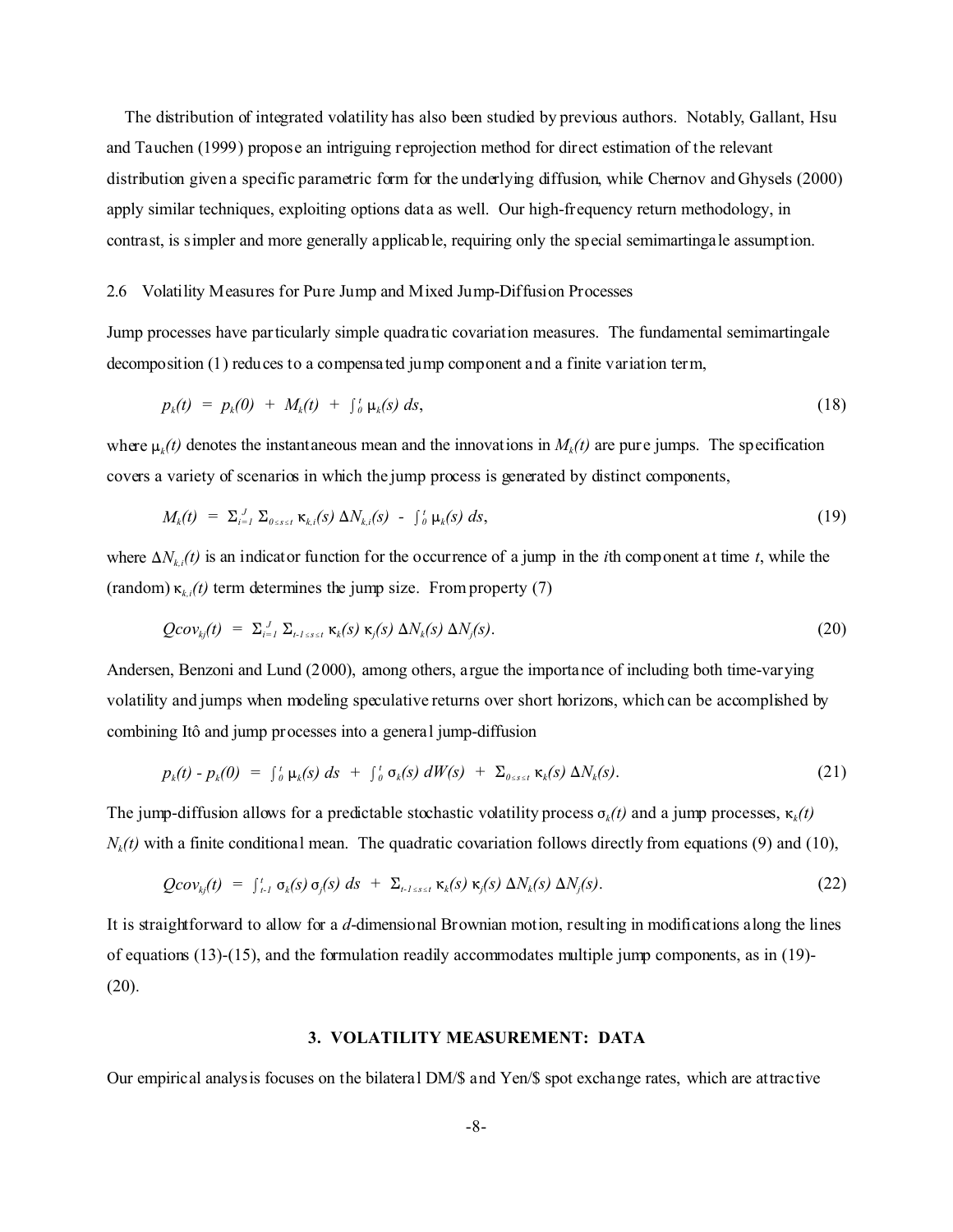candidates for examination as they represent the two main axes of the international financial system. We first discuss our choice of 5-minute returns to construct realized volatilities, and then explain how we handle weekends and holidays. Finally, we detail the actual construction of the volatility measures.

## 3.1 On the Use of 5-Minute Returns

In practice, the discreteness of actual securities prices can render continuous-time models poor approximations at very high sampling frequencies. Furthermore, tick-by-tick prices are generally only available at unevenly-spaced time points, so the calculation of evenly-spaced high-frequency returns necessarily relies on some form of interpolation among prices recorded around the endpoints of the given sampling intervals. It is well known that this non-synchronous trading or quotation effect may induce negative autocorrelation in the interpolated return series. Moreover, such market microstructure biases may be exacerbated in the multivariate context, if varying degrees of interpolation are employed in the calculation of the different returns.

 Hence a tension arises in the calculation of realized volatility. On the one hand, the theory of quadratic variation of special semimartingales suggests the desirability of sampling at very high frequencies, striving to match the ideal of continuously-observed frictionless prices. On the other hand, the reality of market microstructure suggests not sampling *too* frequently. Hence a good choice of sampling frequency must balance two competing factors; ultimately it is an empirical issue that hinges on market liquidity. Fortunately, the markets studied in this paper are among the most active and liquid in the world, permitting high-frequency sampling without contamination by microstructure effects. We use a sampling frequency of 288 times per day (*m=288*, or 5-minute returns), which is high enough such that our daily realized volatilities are largely free of measurement error (see the calculations in Andersen and Bollerslev, 1998a), yet low enough such that microstructure biases are not a major concern.

## 3.2 Construction of 5-Minute DM/\$ and Yen/\$ Returns

The two raw 5-minute DM/\$ and Yen/\$ return series were obtained from Olsen and Associates. The full sample consists of 5-minute returns covering December 1, 1986, through November 30, 1996, or 3,653 days, for a total of  $3,653.288 = 1,052,064$  high-frequency return observations. As in Müller et al. (1990) and Dacorogna, Müller, Nagler, Olsen and Pictet (1993), the construction of the returns utilizes the interbank FX quotes that appeared on Reuters' FXFX page during the sample period. Each quote consists of a bid and an ask price together with a "time stamp" to the nearest even second. After filtering the data for outliers and other anomalies, the price at each 5-minute mark is obtained by linearly interpolating from the average of the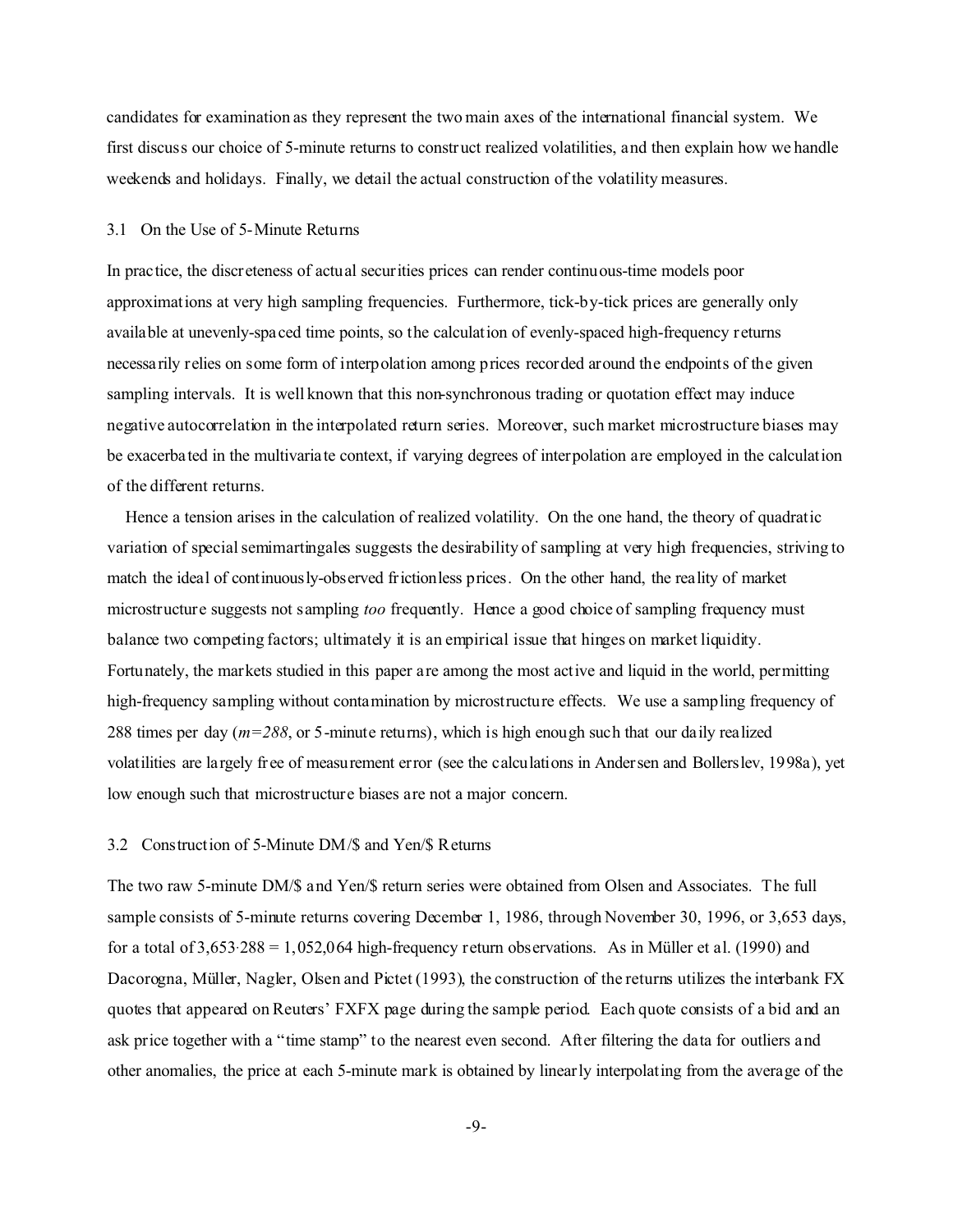log bid and the log ask for the two closest ticks. The continuously-compounded returns are then simply the change in these 5-minute average log bid and ask prices. Goodhart, Ito and Payne (1996) and Danielsson and Payne (1999) find that the basic characteristics of 5-minute FX returns constructed from quotes closely match those calculated from transactions prices, which are only available on a very limited basis.

 It is well known that the activity in the foreign exchange market slows decidedly over the weekend and certain holiday periods; see, e.g., Andersen and Bollerslev (1998b) and Müller et al. (1990). In order not to confound the distributional characteristics of the various volatility measures by these largely deterministic calendar effects, we explicitly excluded a number of days from the raw 5-minute return series. Whenever we did so, we always cut from 21:05GMT the night before to 21:00 GMT that evening, to keep the daily periodicity intact. This definition of a "day" is motivated by the daily ebb and flow in the FX activity patterns documented by Bollerslev and Domowitz (1993). In addition to the thin trading period from Friday 21:05GMT until Sunday 21:00GMT, we removed several fixed holidays, including Christmas (December 24 - 26), New Year's (December 31 - January 2), and July Fourth. We also cut the moving holidays of Good Friday, Easter Monday, Memorial Day, July Fourth (when it falls officially on July 3), and Labor Day, as well as Thanksgiving and the day after. Although our cuts do not capture all the holiday market slowdowns, they do succeed in eliminating the most important such daily calendar effects.

 Finally, we deleted some returns contaminated by brief lapses in the Reuters data feed. This problem manifests itself in long sequences of zero or constant 5-minute returns in places where the missing quotes have been interpolated. To remedy this, we simply removed the days containing the fifteen longest DM/\$ zero runs, the fifteen longest DM/\$ constant runs, the fifteen longest Yen/\$ zero runs, and the fifteen longest Yen/\$ constant runs. Because of the overlap among the four different sets of days defined by these criteria, we actually removed only 51 days. All in all, we were left with 2,449 complete days, or  $2,449.288 =$ 705,312 5-minute return observations, for the construction of our daily realized volatilities and covariances.

#### 3.3 Construction of DM/\$ and Yen/\$ Daily Realized Volatilities

We denote the time series of 5-minute DM/\$ and Yen/\$ returns by  $r_{D,(288)}(t)$  and  $r_{y,(288)}(t)$ , respectively, where  $t = 1/288, 2/288, \ldots, 2,449$ . We then form the corresponding 5-minute squared return and cross-product series  $(r_{D,(288)}(t))^2$ ,  $(r_{y,(288)}(t))^2$ , and  $r_{D,(288)}(t) \cdot r_{y,(288)}(t)$ . The statistical properties of the squared return series closely resemble those found by Andersen and Bollerslev (1997a,b) with a much shorter one-year sample of 5-minute DM/\$ returns. Interestingly, the basic properties of the 5-minute cross-product series,  $r_{(D,(288))}(t)$  $r_{y,(288)}(t)$ , are similar. In particular, all three series are highly persistent and display strong intraday calendar effects, the shape of which is driven by the opening and closing of the different financial markets around the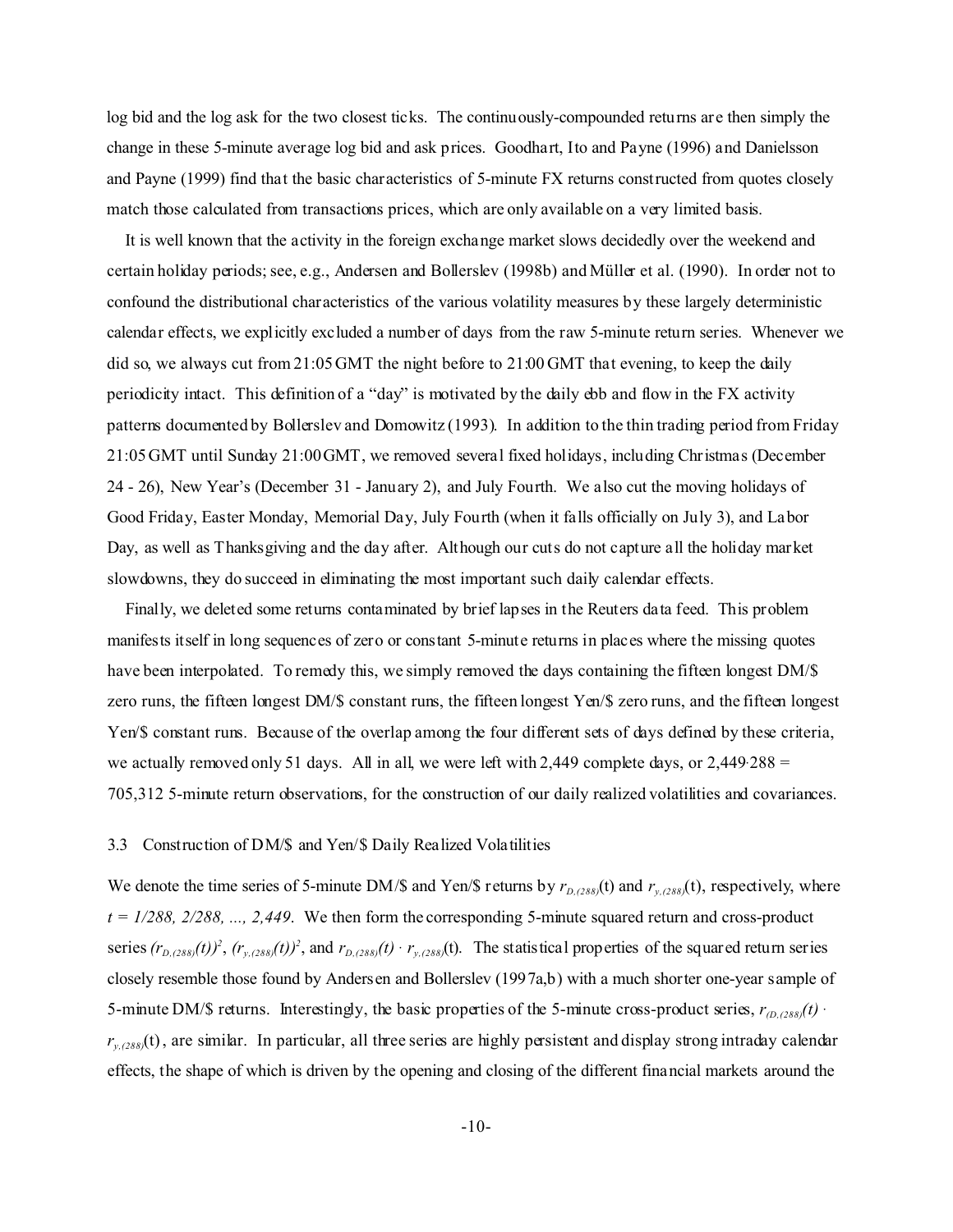globe during the 24-hour trading cycle.

 Now, following (12), we construct the realized h-period variances and covariances by summing the corresponding 5-minute observations across the h-day horizon. For notational simplicity, we suppress the dependence on the fixed sampling frequency ( $m = 288$ ), and define *vard*<sub>*t,h*</sub> = *var*<sub>*D,h</sub>*(*t*;288), *vary*<sub>*t,h*</sub> =</sub>  $var_{y,h}(t;288)$ , and  $cov_{t,h} = cov_{Dy,h}(t;288)$ . Furthermore, for daily measures (*h = 1*), we suppress the subscript *h*, and simply write *vard<sub>t</sub>*, *vary<sub>i</sub>*, and *cov<sub>i</sub>*. Concretely, we define for  $t = 1, 2, ..., [T/h]$ ,

$$
vard_{i,h} = \Sigma_{j=1,\dots,288h} (r_{D,(288)}(h\cdot (t-1) + j/288))^{2}
$$
 (23a)

$$
vary_{t,h} = \Sigma_{j=t,\dots,288h} (r_{y,(288)} (h \cdot (t-1) + j/288))^{2}
$$
 (23b)

$$
cov_{t,h} = \Sigma_{j=1,\dots,288h} r_{D,(288)}(h \cdot (t-1) + j/288) \cdot r_{y,(288)}(h \cdot (t-1) + j/288). \tag{23c}
$$

In addition, we examine several alternative, but related, measures of realized volatility derived from those in (23), including realized standard deviations,  $std_{t,h} = \nu \cdot \frac{1}{2}$  and  $std_{t,h} = \nu \cdot \frac{1}{2}$ , realized logarithmic standard deviations,  $lstdd_{i,h} = \frac{1}{2} log(vard_{i,h})$  and  $lstdy_{i,h} = \frac{1}{2} log(vary_{i,h})$ , and realized correlations,  $corr_{i,h}$  $cov_{t,h}/(std_{t,h}^*std_{t,h})$ . In Sections 4 and 5 we characterize the unconditional and conditional distribution of the daily realized volatility measures, while Section 6 details our analysis of the corresponding temporally aggregated measures (*h > 1*).

## **4. THE UNCONDITIONAL DISTRIBUTION OF DAILY REALIZED FX VOLATILITY**

The unconditional distribution of volatility captures important aspects of the return process, with implications for risk management, asset pricing, and portfolio allocation. Here we provide a detailed characterization.

#### 4.1 Univariate Unconditional Distributions

The first two columns of the first panel of Table 1 provide a standard menu of moments (mean, variance, skewness, and kurtosis) summarizing the unconditional distributions of the daily realized volatility series, *vard<sub>t</sub>* and *vary<sub>t</sub>*, and the top panel of Figure 1 displays kernel density estimates of the unconditional distributions. It is evident that the distributions are very similar and extremely right skewed. Evidently, although the realized daily volatilities are constructed by summing 288 squared 5-minute returns, the pronounced heteroskedasticity in intraday returns renders the normal distribution a poor approximation.

 The standard deviation of returns is measured on the same scale as the returns, and thus provides a more readily interpretable measure of volatility. We present summary statistics and density estimates for the two daily realized standard deviations, *stdd<sub>t</sub>* and *stdy<sub>t</sub>*, in columns three and four of the first panel of Table 1 and the second panel of Figure 1. The mean daily realized standard deviation is about 68 basis points, and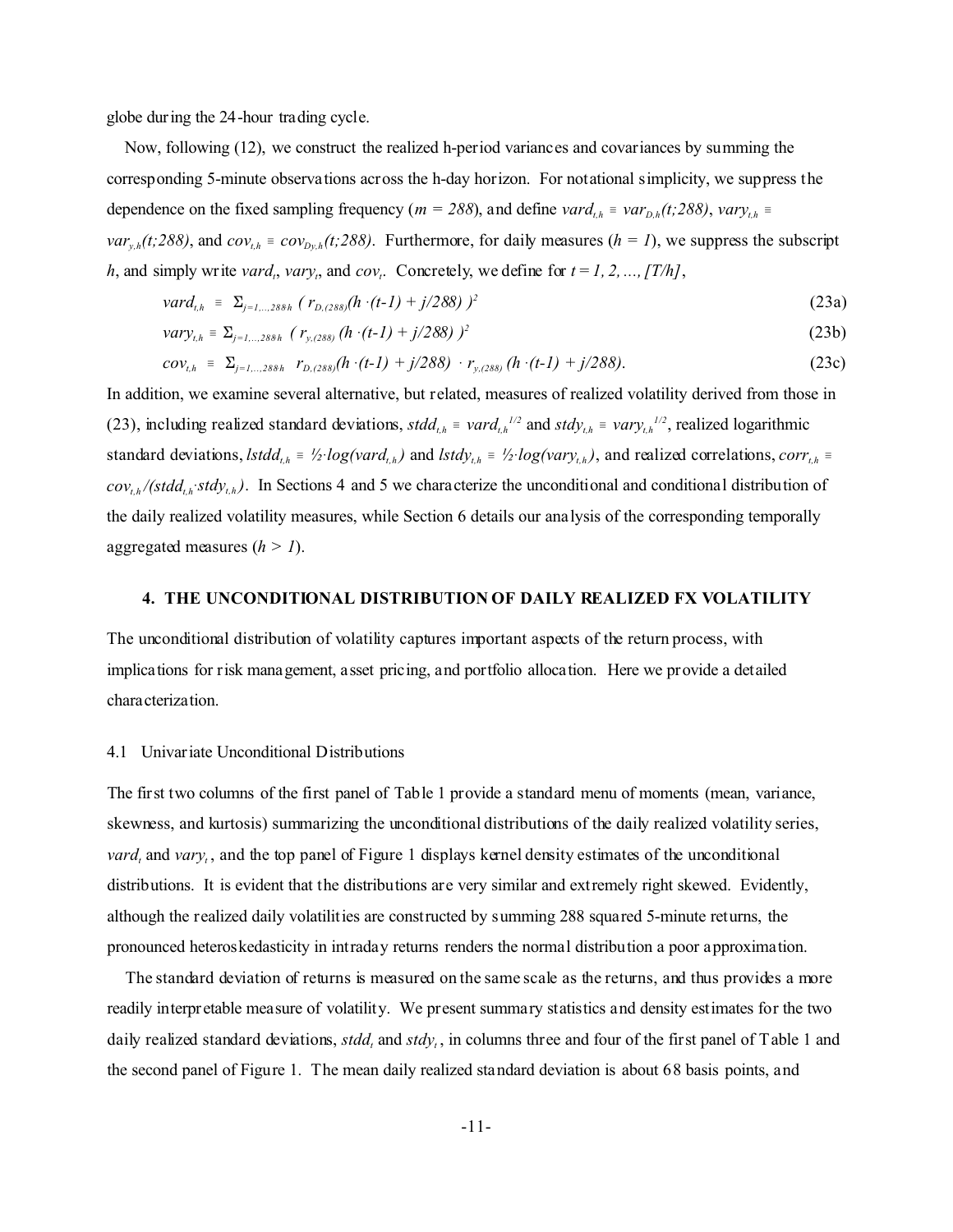although the right skewness of the distributions has been reduced, the realized standard deviations clearly remain non-normally distributed.

Interestingly, the distributions of the two daily realized logarithmic standard deviations, *lstdd<sub>t</sub>* and *lstdy<sub>t</sub>*, in columns five and six of the first panel of Table 1 and in the third panel of Figure 1, appear symmetric, with skewness coefficients near zero. Moreover, normality is a much better approximation for these measures than for the realized volatilities or standard deviations, as the kurtosis coefficients are near three. This accords with the findings for monthly volatility aggregates of daily equity index returns in French, Schwert and Stambaugh (1987), as well as evidence from Clark (1973) and Taylor (1986).

Finally, we characterize the distribution of the daily realized covariances and correlations,  $cov_t$  and  $corr_t$ , in the last columns of the first panel of Table 1 and the bottom panel of Figure 1. The basic characteristics of the unconditional distribution of the daily realized covariance is similar to that of the daily realized volatilities -- it is extremely right skewed and leptokurtic. In contrast, the distribution of the realized correlation is approximately normal. The mean realized correlation is positive (0.43), as expected, because both series respond to U.S. macroeconomic fundamentals. The standard deviation of the realized correlation (0.17) indicates significant intertemporal variation in the correlation, which may be important for short-term portfolio allocation and hedging decisions.

#### 4.2 Multivariate Unconditional Distributions

The univariate distributions characterized above do not address relationships that may exist among the different measures of variation and covariation. Key issues relevant in financial economic applications include, for example, whether and how *lstdd<sub>t</sub>*, *lstdy<sub>t</sub>* and *corr<sub>t</sub>* move together. Such questions are difficult to answer using conventional volatility models, but they are relatively easy to address using our realized volatilities and correlations.

 The sample correlations in the first panel of Table 2, along with the *lstdd<sup>t</sup> -lstdy<sup>t</sup>* scatterplot in the top panel of Figure 2, clearly indicate a strong positive association between the two exchange rate volatilities. Thus, not only do the two exchange rates tend to move together, as indicated by the positive means for *cov<sup>t</sup>* and *corr<sub>t</sub>*, but so too do their volatilities. This suggests factor structure, as in Diebold and Nerlove (1989) and Bollerslev and Engle (1993).

 The correlations in the first panel of Table 2 and the *corr<sup>t</sup> -lstdd<sup>t</sup>* and *corr<sup>t</sup> -lstdy<sup>t</sup>* scatterplots in the second and third panels of Figure 2 also indicate positive association between correlation and volatility. Whereas some nonlinearity may be operative in the *corr<sub>t</sub>*-lstdd<sub>t</sub> relationship, with a flattened response for both very low and very high *lstdd*<sub>*t*</sub> values, the *corr*<sub>*t*</sub>-lstdy<sub>t</sub> relationship appears approximately linear. To quantify

-12-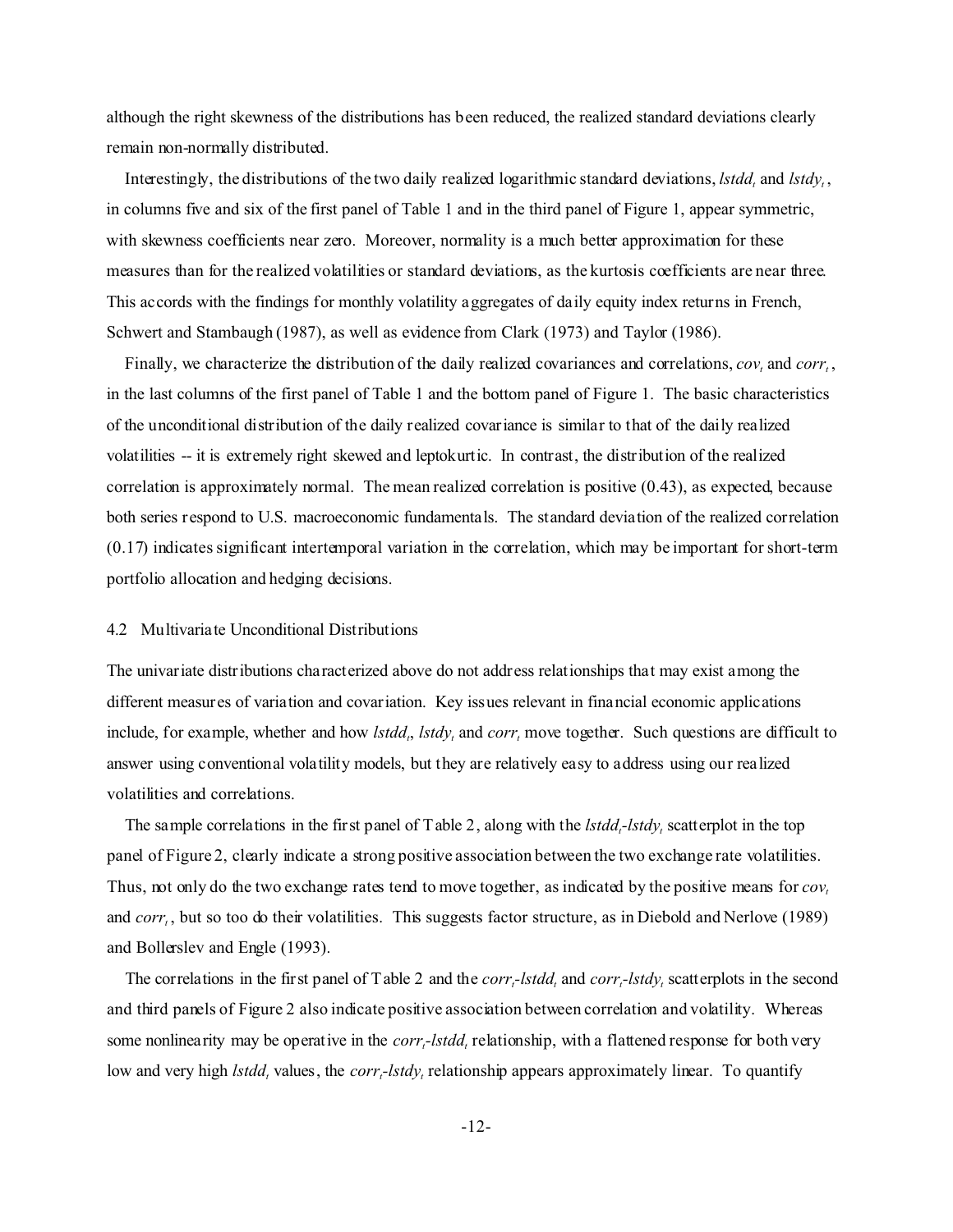further this volatility effect in correlation, we show in the top panel of Figure 3 kernel density estimates of *corr*<sub>t</sub> when both *lstdd*<sub>*t*</sub> and *lstdy*<sub>*t*</sub> are less than -0.46 (their median value) and when both *lstdd*<sub>*t*</sub> and *lstdy*<sub>*t*</sub> are greater than -0.46. Similarly, we show in the bottom panel of Figure 3 the estimated *corr<sup>t</sup>* densities conditional on the more extreme volatility situation in which both *lstdd<sup>t</sup>* and *lstdy<sup>t</sup>* are less than -0.87 (their tenth percentile) and when both *lstdd<sub>t</sub>* and *lstdy<sub>t</sub>* are greater than 0.00 (their ninetieth percentile). It is clear that the distribution of realized correlation shifts rightward when volatility increases. A similar correlation effect in volatility has been documented recently for international equity returns by Solnik, Boucrelle and Le Fur (1996). Of course, given that the high-frequency returns are positively correlated, some such effect is to be expected, as argued by Ronn (1998), Boyer, Gibson and Loretan (1999), and Forbes and Rigobon (1999). However, the magnitude of the effect nonetheless appears noteworthy.

 To summarize, we have documented a substantial amount of variation in volatilities and correlation, as well as important contemporaneous dependence measures. We new turn to dynamics and dependence, characterizing the conditional, as opposed to unconditional, distribution of realized volatility and correlation.

## **5. THE CONDITIONAL DISTRIBUTION OF DAILY REALIZED FX VOLATILITY**

The value of financial derivatives such as options is closely linked to the expected volatility of the underlying asset over the time until expiration. Improved volatility forecasts should therefore yield more accurate derivative prices. The conditional dependence in volatility forms the basis for such forecasts. That dependence is most easily identified in the daily realized correlations and logarithmic standard deviations, which we have shown to be approximately unconditionally normally distributed. In order to conserve space, we focus our discussion on those three series.

 It is instructive first to consider the time series plots of the realized volatilities and correlations in Figure 4. The wide fluctuations and strong persistence evident in the *lstdd<sub>t</sub>* and *lstdy<sub>t</sub>* series are, of course, manifestations of the well documented return volatility clustering. It is therefore striking that the time series plot for *corr<sub>t</sub>* shows equally pronounced persistence, with readily identifiable periods of high and low correlation.

 The visual impression of strong persistence in the volatility measures is confirmed by the highly significant Ljung-Box tests reported in the first panel of Table 3. (The *0.001* critical value is 45.3.) The correlograms of *lstdd<sub>t</sub>*, *lstdy<sub>t</sub>* and *corr<sub>t</sub>* in Figure 5 further underscore the point. The autocorrelations of the realized logarithmic standard deviations begin around 0.6 and decay very slowly to about 0.1 at a displacement of 100 days. Those of the realized correlations decay even more slowly, reaching just 0.31 at the 100-day displacement. Similar results based on long series of daily absolute or squared returns from other markets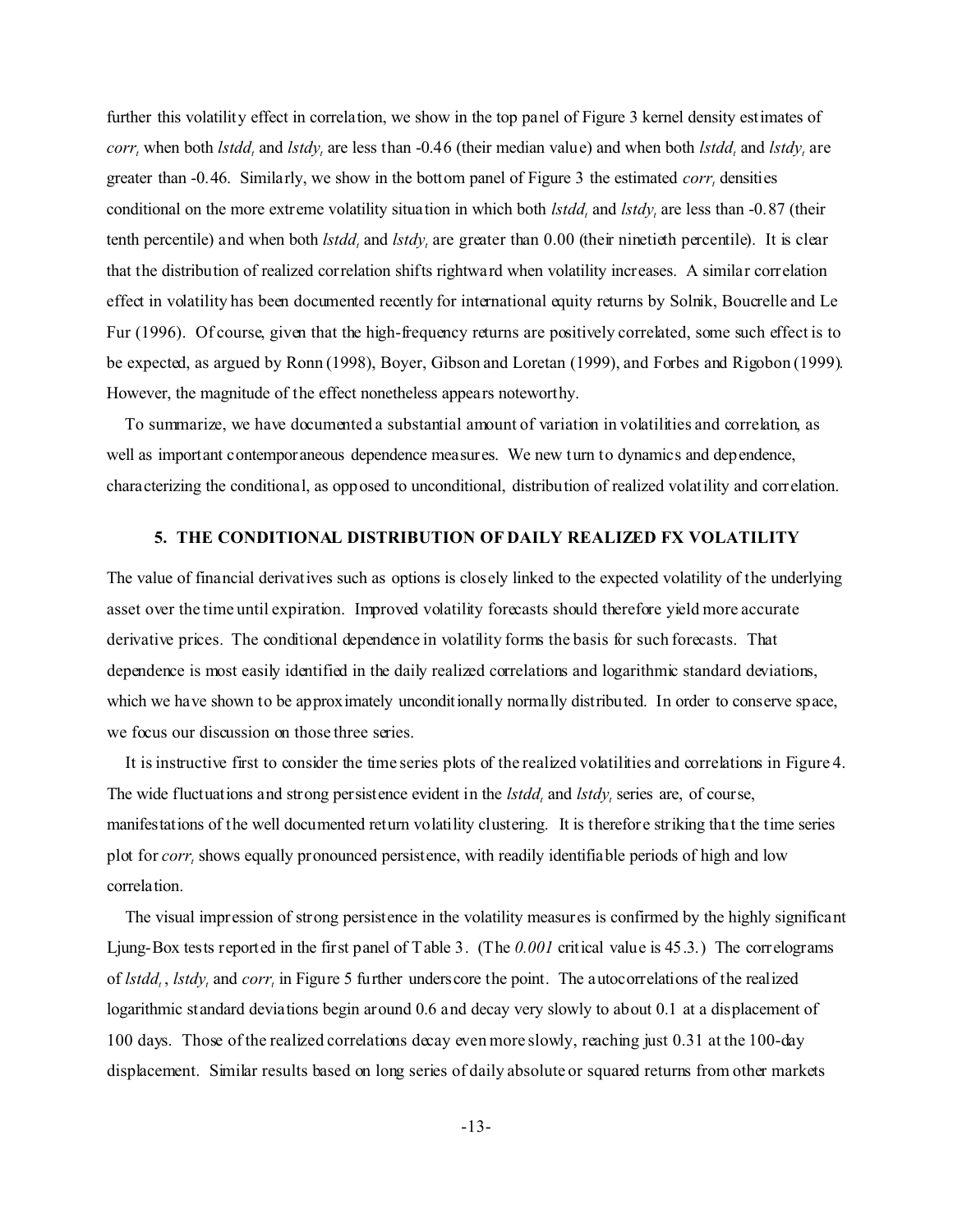have previously been obtained by a number of authors, including Ding, Granger and Engle (1993). The slow decay in Figure 5 is particularly noteworthy, however, in that the two realized daily volatility series span "only" ten years.

 The findings of slow autocorrelation decay may seem to indicate the presence of a unit root, as in the integrated GARCH model of Engle and Bollerslev (1986). However, Dickey-Fuller tests with ten augmentation lags soundly reject this hypothesis for all of the volatility series. (The test statistics range from -9.26 to -5.59, and the 0.01 and 0.05 critical values are -2.86 and -3.43.) Although unit roots may be formally rejected, the very slow autocorrelation decay coupled with the negative signs and slow decay of the estimated augmentation lag coefficients in the Dickey-Fuller regressions suggest that long-memory of a non unit-root variety may be present. Hence, we now turn to an investigation of fractional integration in the daily realized volatilities.

 As noted by Granger and Joyeux (1980), the slow hyperbolic decay of the long-lag autocorrelations, or equivalently the log-linear explosion of the low-frequency spectrum, are distinguishing features of a covariance stationary fractionally integrated, or I(d), process with  $0 < d < \frac{1}{2}$ . The low-frequency spectral behavior also forms the basis for the log-periodogram regression estimation procedure proposed by Geweke and Porter-Hudak (1983) and refined by Robinson (1994, 1995), Hurvich and Beltrao (1994) and Hurvich, Deo and Brodsky (1998). In particular, let  $I(\omega_i)$  denote the sample periodogram at the *j*th Fourier frequency,  $\omega_j = 2\pi j/T$ ,  $j = 1, 2, \dots, [T/2]$ . The log-periodogram estimator of *d* is then based on the least squares regression,

$$
log[I(\omega_j)] = \beta_0 + \beta_1 \cdot log(\omega_j) + u_j,
$$
\n(24)

where  $j = 1, 2, ..., n$ , and  $\hat{d} = -\beta_1/2$ . The least squares estimator of  $\beta_1$ , and hence  $\hat{d}$ , is asymptotically normal and the corresponding standard error,  $\pi$ *(24* $\cdot$ *n)<sup>-1/2</sup>*, depends only on the number of periodogram ordinates used. While the earlier proofs for consistency and asymptotic normality of the log-periodogram regression estimator rely on normality, Deo and Hurvich (1998) and Robinson and Henry (1999) show that these properties extend to non-Gaussian, possibly heteroskedastic, time series as well. Of course, the actual value of the estimate of *d* depends upon the choice of *n*. Although the formula for the theoretical standard error suggests choosing a large *n* in order to obtain a small standard error, doing so produces bias in the estimator, because the relationship underlying (24) in general holds only for frequencies close to zero. Following Taqqu and Teverovsky (1996), we therefore graphed and examined  $\partial$  as a function of *n*, looking for a flat region in which we are plagued neither by high variance (*n* too small) nor high bias (*n* too large). Our subsequent choice of  $n = [T^{4/5}]$ , or  $n = 514$ , is consistent with the optimal rate of  $O(T^{4/5})$  established by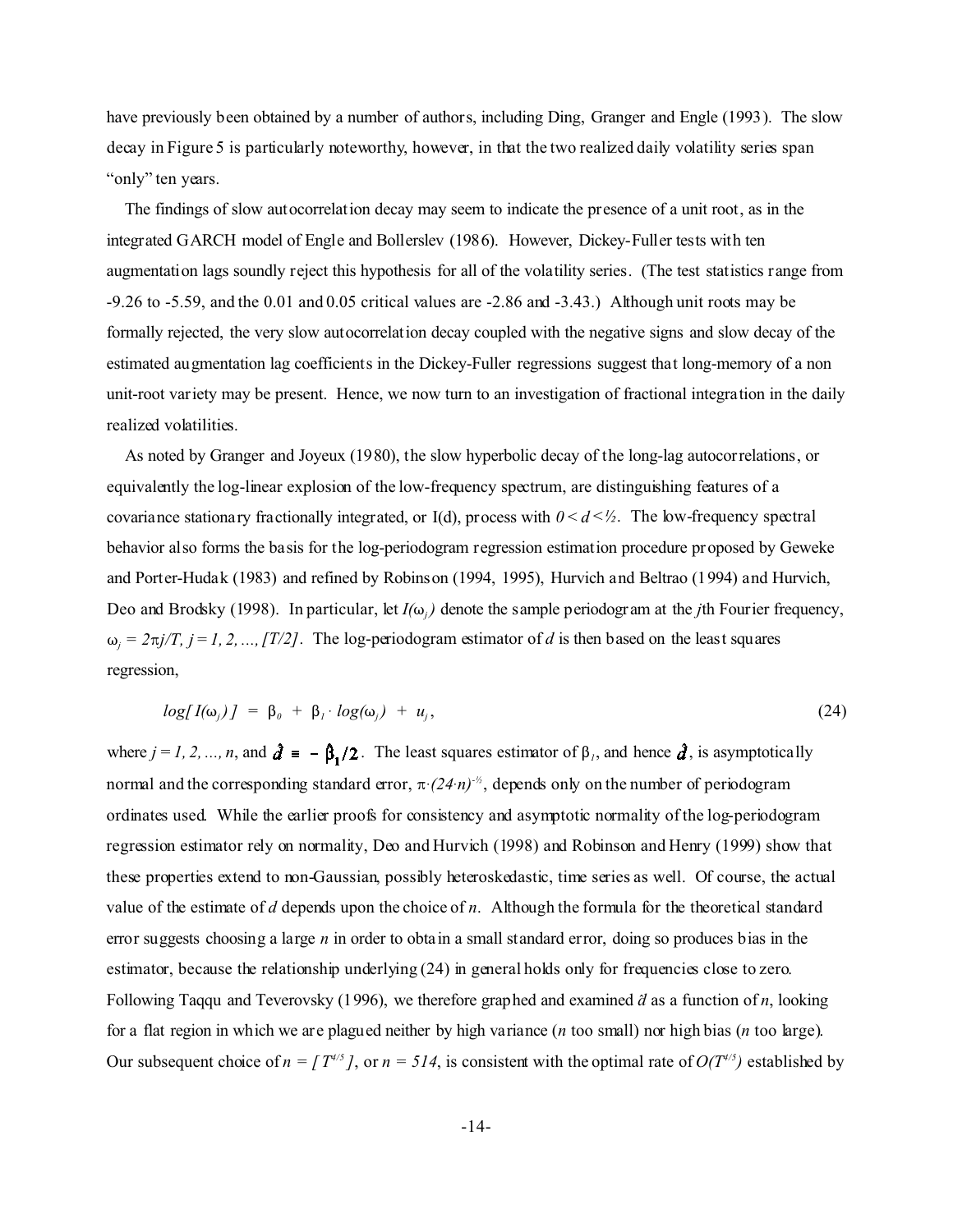Hurvich, Deo and Brodsky (1998).

 The estimates of d are given in the first panel of Table 3. The estimates are highly statistically significant for all eight volatility series, and all are fairly close to the "typical value" of 0.4. These estimates for *d* are also in line with the estimates based on longer time series of daily absolute and squared returns from other markets reported by Granger, Ding and Spear (1997), and the findings based on a much shorter one-year sample of intraday DM/\$ returns reported in Andersen and Bollerslev (1997b). This suggests that the continuous-time models used in much of theoretical finance, where volatility is assumed to follow an Ornstein-Uhlenbeck (OU) type process, are misspecified. Nonetheless, our results are constructive, in that they also indicate that parsimonious long-memory models should be able to accommodate the long-lag autoregressive effects.

 Having characterized the distributions of the daily realized volatilities and correlations, we now turn to longer horizons.

## **6. TEMPORAL AGGREGATION AND SCALING LAWS**

The analysis in the preceding sections focused on the distributional properties of daily realized volatility measures. However, many practical financial problems invariably involve longer horizons. Here we examine the distributional aspects of the corresponding multi-day realized variances and correlations. As before, we begin with an analysis of unconditional distributions, followed by an analysis of dynamics and dependence, including a detailed examination of long-memory as it relates to temporal aggregation.

## 6.1 Univariate and Multivariate Unconditional Distributions

In the lower panels of Table 1 we summarize the univariate unconditional distributions of realized volatilities and correlations at weekly, bi-weekly, tri-weekly and monthly horizons  $(h = 5, 10, 15,$  and  $20$ , respectively), implying samples of length 489, 244, 163 and 122. Consistent with the notion of efficient capital markets and serially uncorrelated returns, the means of *vard*<sub>*th*</sub>, *vary*<sub>*th*</sub>, and *cov*<sub>*th*</sub> grow at the rate *h*, while the mean of the realized correlation, *corrt,h* , is largely invariant to the level of temporal aggregation. In addition, the growth of the variance of the realized variances and covariance adheres closely to  $h^{2d+1}$ , where *d* denotes the order of integration of the series, a phenomenon we discuss at length subsequently. We also note that, even at the monthly level, the unconditional distributions of  $vard_{th}$ ,  $vary_{th}$ , and  $cov_{th}$  remain leptokurtic and highly right-skewed. The basic characteristics of *sttdt,h* and *stdyt,h* are similar, with the means increasing at the rate  $h^{1/2}$ . The unconditional variances of *lstdd*<sub>*th*</sub> and *lstdy*<sub>*th*</sub>, however, *decrease* with *h*, but again at a rate linked to the fractional integration parameter, as we document below.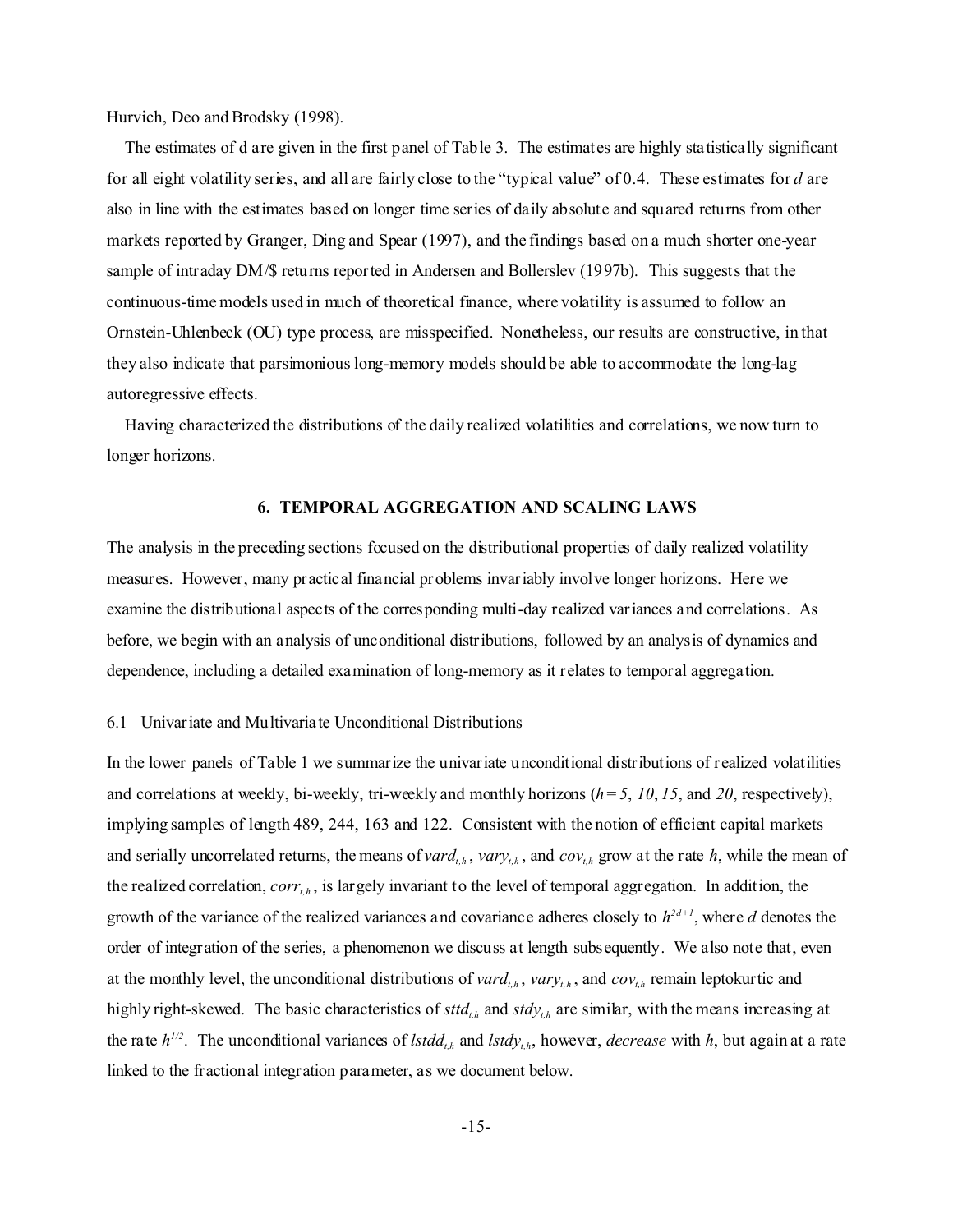Next, turning to the multivariate unconditional distributions, we display in the lower panels of Table 2 the correlation matrices of all volatility measures for  $h = 5$ ,  $10$ ,  $15$ , and  $20$ . Although the correlation between the different measures drops slightly under temporal aggregation, the positive association between the volatilities, so apparent at the one-day return horizon, is largely preserved under temporal aggregation. For instance, the correlation between *lstddt,h* and *lstdyt,h* ranges from a high of 0.604 at the daily horizon to a low of 0.533 at the monthly horizon. Meanwhile, the volatility effect in correlation is somewhat reduced by temporal aggregation; the sample correlation between *lstddt,1* and *corrt,1* equals 0.389, whereas the one between *lstdd*<sub>t,20</sub> and *corr*<sub>t,20</sub> is 0.245. Similarly, the correlation between *lstdy*<sub>*th*</sub> and *corr*<sub>*th*</sub> drops from 0.294 for  $h = 1$  to 0.115 for  $h = 20$ . Thus, while the long-horizon correlations remain positively related to the level of volatility, the lower values suggest that the benefits to international diversification may be the greatest over longer investment horizons.

## 6.2 The Conditional Distribution: Dynamic Dependence, Fractional Integration and Scaling

Andersen, Bollerslev and Lange (1999) show that, given the estimates obtained at the daily level, the integrated volatility should, in theory, remain strongly serially correlated and highly predictable, even at the monthly level. The Ljung-Box statistics for the realized volatilities in the lower panels of Table 3 provide strong empirical backing. Even at the monthly level, or  $h = 20$ , with only 122 observations, all of the test statistics are highly significant. This contrasts with previous evidence that finds little evidence of volatility clustering for monthly returns, such as Baillie and Bollerslev (1989) and Christoffersen and Diebold (2000). However, the methods and/or data used in the earlier studies may produce tests with low power.

 The estimates of *d* reported in Section 4 suggest that the realized daily volatilities are fractionally integrated. The class of fractionally integrated models is self-similar, so that the degree of fractional integration is invariant to the sampling frequency; see, e.g., Beran (1994). This strong prediction is borne out by the estimates for *d* for the different levels of temporal aggregation, reported in the lower panels of Table 3. All of the estimates are within two asymptotic standard errors of the average estimate of 0.391 obtained for the daily series, and all are highly statistically significantly different from both zero and unity.

Another implication of self-similarity concerns the variance of partial sums. In particular, let

$$
\left\{x_{t}\right\}_{h} = \sum_{j=1,\ldots,h} x_{h\cdot(t-1)+j},\tag{25}
$$

denote the *h*-fold partial sum process for  $x_t$ , where  $t = 1, 2, ..., |T/h|$ . Then, as discussed by, Beran (1994) and Diebold and Lindner (1996), among others, if *x<sup>t</sup>* is fractionally integrated, the partial sums obey a scaling law,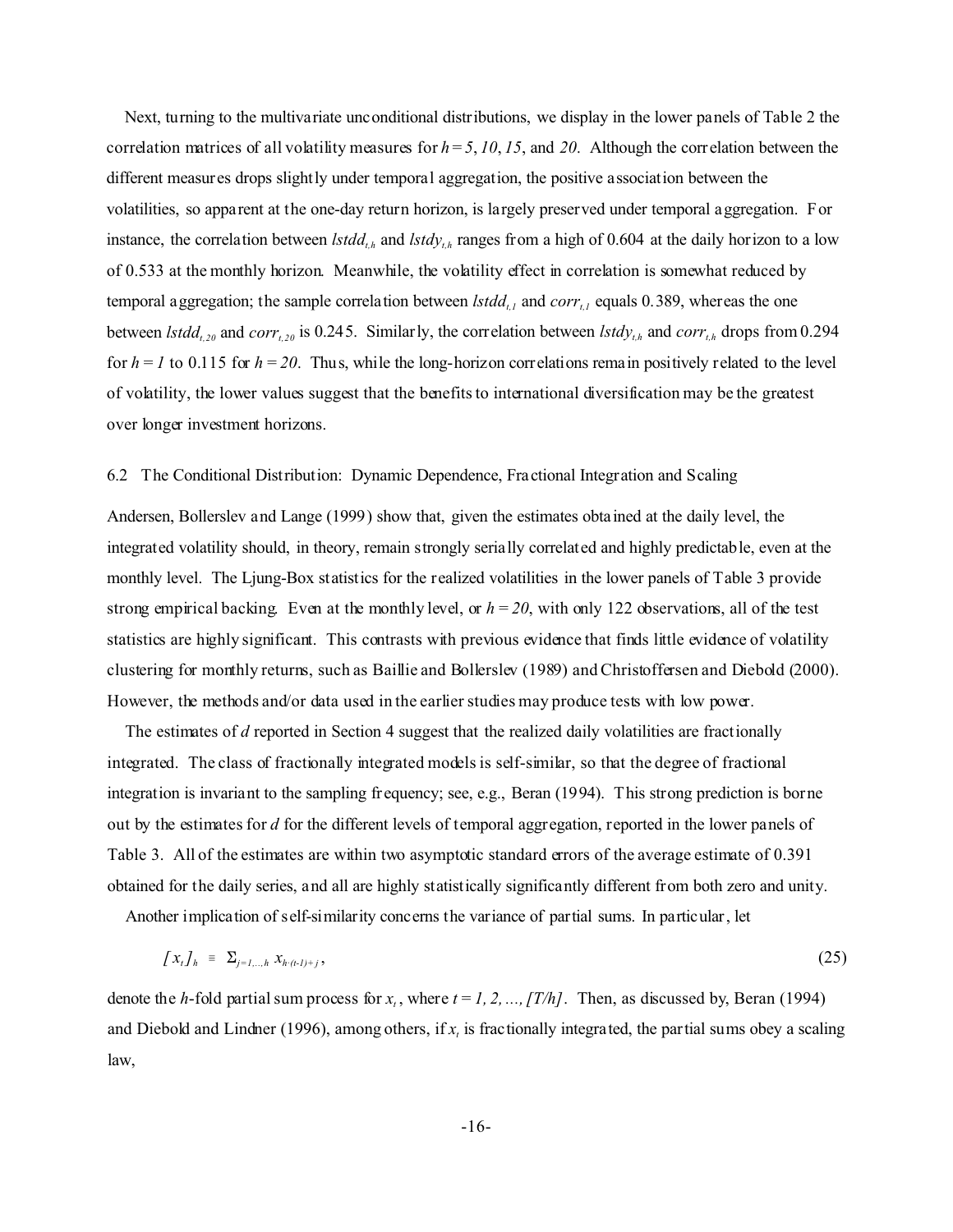$$
Var([x_t]_h) = c \cdot h^{2d+1}.\tag{26}
$$

Of course, by definition  $\int \text{var} d_t f_h = \text{var} d_{t,h}$  and  $\int \text{var} y_t f_h = \text{var} y_{t,h}$ , so the variance of the realized volatilities should grow at rate *h 2d+1*. This implication is remarkably consistent with the values for the unconditional sample (co)variances reported in Table 1 and a value of *d* around 0.35-0.40. Similar scaling laws for power transforms of absolute FX returns have been reported in a series of papers initiated by Müller et al. (1990).

 The striking accuracy of our scaling laws carries over to the partial sums of the alternative volatility series. The left panel of Figure 6 plots the logarithm of the sample variances of the partial sums of the realized logarithmic standard deviations versus the log of the aggregation level; i.e., *log( Var([lstdd<sup>t</sup> ]h ))* and  $log(Var([Istdy<sub>t</sub>]<sub>h</sub>))$  against  $log(h)$  for  $h = 1, 2, ..., 30$ . The linear fits implied by (26) are validated. Each of the slopes are very close to the theoretical value of  $2d+1$  implied by the log-periodogram estimates for *d*, further solidifying the notion of long-memory volatility dependence. The estimated slopes in the top and bottom panels are 1.780 and 1.728, respectively, corresponding to values of *d* of 0.390 and 0.364.

 Because a non-linear function of a sum is not the sum of the non-linear function, it is not clear whether *lstddt,h* and *lstdyt,h* will follow similar scaling laws. The estimates of *d* reported in Table 3 suggest that they should. The corresponding plots for the logarithm of the h-day logarithmic standard deviations  $log(Var(Is t d_{t,h}))$  and  $log(Var(Is t d_{t,h}))$  against  $log(h)$ , for  $h = 1, 2, ..., 30$ , in the right panel of Figure 6, lend empirical support to this conjecture. Interestingly, however, the lines are downward sloped.

 To understand why these slopes should be negative, assume that the returns are serially uncorrelated. The variance of the temporally aggregated return should then be proportional to the length of the return interval, that is,  $E(var_{th}) = b \cdot h$ , where *var*<sub>th</sub> refers to the temporally aggregated variance as defined above. Also, by the scaling law (26),  $Var(var_{t,h}) = c \cdot h^{2d+1}$ . Furthermore, assume that the corresponding temporally aggregated logarithmic standard deviations,  $lstd_{th} = \frac{1}{2} log(var_{th})$ , are normally distributed at all aggregation horizons *h* with mean  $\mu_h$  and variance  $\sigma_h^2$ . Of course, these assumptions accord closely with the actual empirical distributions summarized in Table 1. It then follows from the properties of the lognormal distribution that

$$
E(\mathit{var}_{t,h}) = \exp(2\mu_h + 2\sigma_h^2) = b \cdot h \tag{27a}
$$

$$
Var(var_{t,h}) = exp(4\mu_h) exp(4\sigma_h^2) [exp(4\sigma_h^2) - 1] = c \cdot h^{2d+1}, \qquad (27b)
$$

and solving for the variance of the log standard deviation yields

$$
Var(lstd_{i,h}) = \sigma_h^2 = log(c \cdot b^{2} \cdot h^{2d-1} + 1). \tag{28}
$$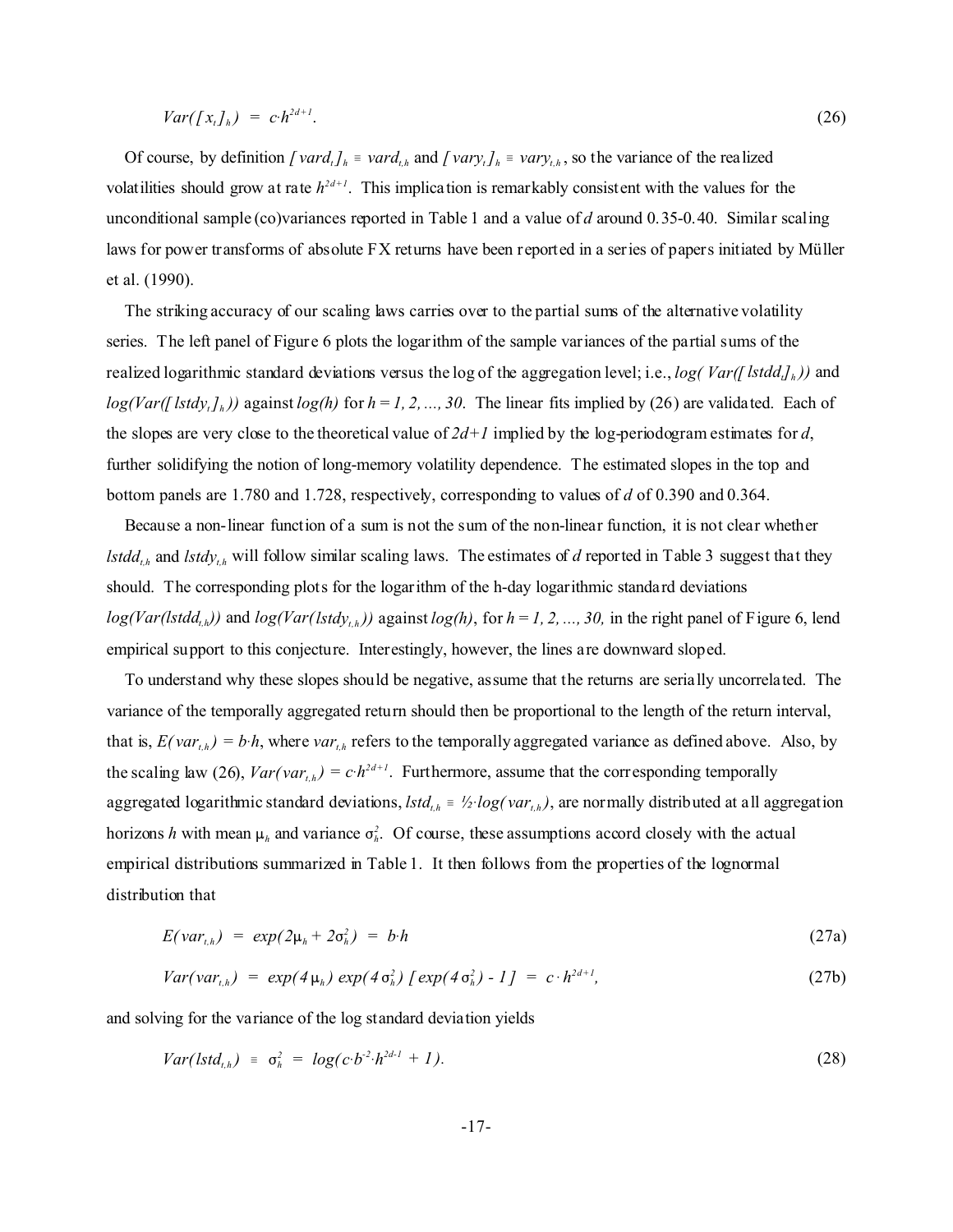With *2d-1* slightly negative, this explains why the sample variances of *lstddt,h* and *lstdyt,h* reported in Table 1 are decreasing with the level of temporal aggregation, *h*. Furthermore, by a log-linear approximation,

$$
log[Var(lstd_{t,h})] \approx a + (2d-1) \cdot log(h), \qquad (29)
$$

which explains the apparent scaling law behind the two plots in the right panel of Figure 6, and the negative slopes of approximately *2d-1*. The slopes in the top and bottom panels are -0.222 and -0.270, respectively, and the implied *d* values of 0.389 and 0.365 are almost identical to the values implied by the scaling law (26) and the two left panels of Figure 6.

#### **7. SUMMARY AND CONCLUDING REMARKS**

We first strengthened the theoretical basis for measuring and analyzing time series of realized volatilities constructed from high-frequency intraday returns, and then we put the theory to work, examining a unique data set consisting of ten years of 5-minute DM/\$ and Yen/\$ returns. We find that the distributions of realized daily variances, standard deviations and covariances are skewed to the right and leptokurtic, but that the distributions of logarithmic standard deviations and correlations are approximately Gaussian. Volatility movements, moreover, are highly correlated across the two exchange rates. We also find that the correlation between the exchange rates (as opposed to the correlation between their volatilities) increases with volatility. Finally, we confirm the wealth of existing evidence of strong volatility clustering effects in daily returns. However, in contrast to earlier work, which often indicates that volatility persistence decreases quickly with the horizon, we find that even monthly realized volatilities remain highly persistent. Nonetheless, realized volatilities do not have unit roots; instead, they appear fractionally integrated and therefore very slowly mean-reverting. This finding is strengthened by our analysis of temporally aggregated volatility series, whose properties adhere closely to the scaling laws implied by the structure of fractional integration.

 A key conceptual distinction between this paper and the earlier work on which we build -- Andersen and Bollerslev (1998a) in particular -- is the recognition that realized volatility is usefully viewed as the object of intrinsic interest, rather than simply a post-modeling device to be used for evaluating parametric conditional variance models such as GARCH. As such, it is of interest to examine and model realized volatility directly. This paper is a first step in that direction, providing a nonparametric characterization of both the unconditional and conditional distributions of bivariate realized exchange rate volatility.

 It will be of interest in future work to fit parametric models directly to realized volatility, and in turn to use them for forecasting in specific financial contexts. In particular, our findings suggest that a multivariate linear Gaussian long-memory model is appropriate for daily realized logarithmic standard deviations and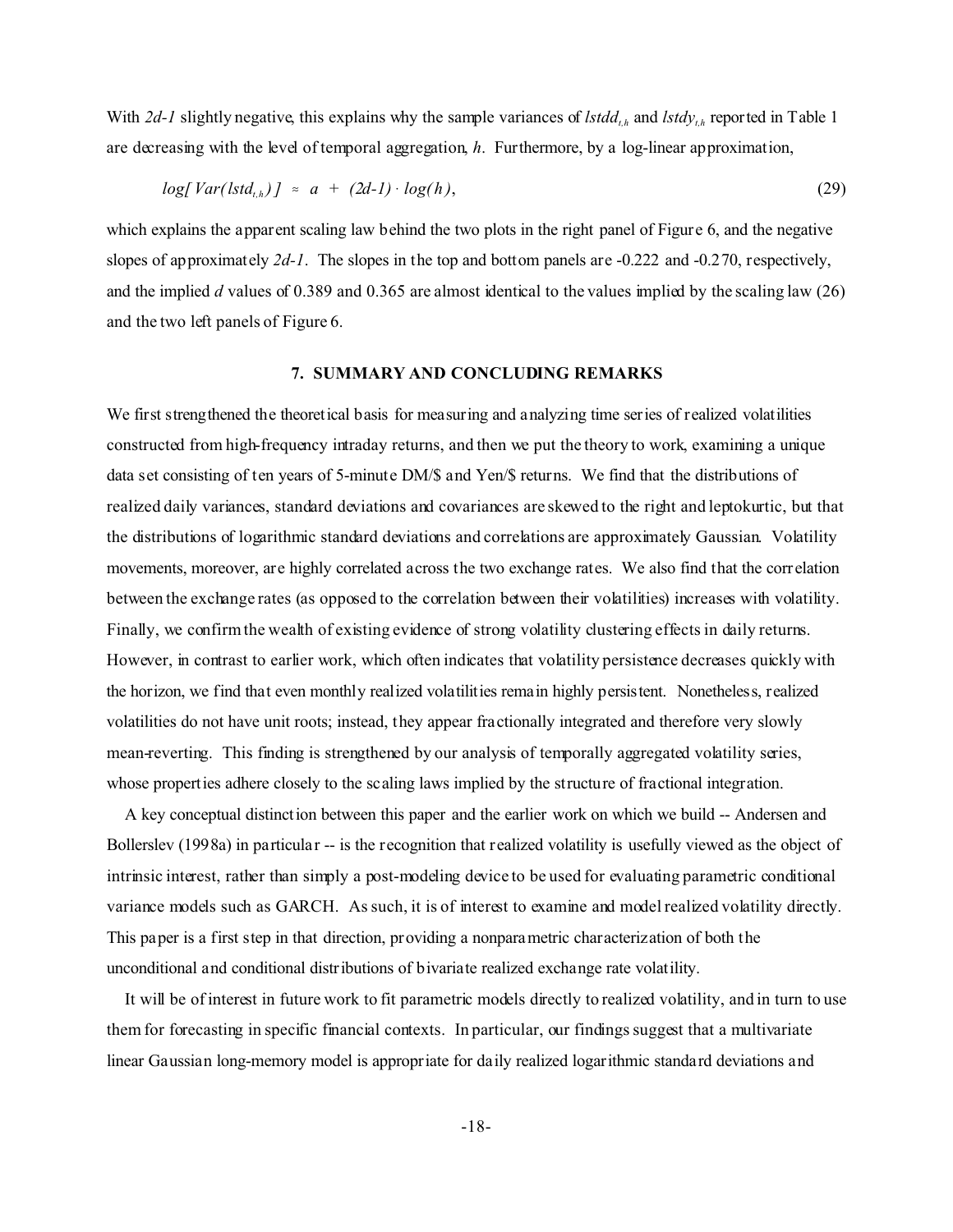correlations. Such a model could result in important improvements in the accuracy of volatility and correlation forecasts and related value-at-risk type calculations. This idea is pursued in Andersen, Bollerslev, Diebold and Labys (2000).

#### **REFERENCES**

- Andersen, T.G., Benzoni, L., and Lund, J. (2000), "Estimating Jump-Diffusions for Equity Returns," Manuscript, Department of Finance, J.L. Kellogg Gradua te School of Management, Northweste rn University.
- Andersen, T.G., and Bollerslev, T. (1997a), "Intraday Periodicity and Volatility Persistence in Financial Markets," *Journal of Empirical Finance*, 4, 115-158.
- Andersen, T.G., and Bollerslev, T. (1997b), "Heterogeneous Information Arrivals and Return Volatility Dynamics: Uncovering the Long-Run in High Frequency Returns," *Journal of Finance*, 52, 975-1005.
- Andersen, T.G., and Bollerslev, T. (1998a), "Answering the Skeptics: Yes, Standard Volatility Models Do Provide Accurate Forecasts," *International Economic Review*, 39, 885-905.
- Andersen, T.G., and Bollerslev, T. (1998b), "DM-Dollar Volatility: Intraday Activity Patterns, Macroeconomic Announcements, and Longer-Run Dependencies," *Journal of Finance*, 53, 219-265.
- Andersen, T.G., Bollerslev, T., Diebold, F.X., and Labys, P. (2000), "Forecasting Realized Volatility: A VAR for VaR," Manuscript, Northwestern University, Duke University, and University of Pennsylvania.
- Andersen, T.G., Bollerslev, T., and Lange, S. (1999), "For ecasting Financial Market Volatility: Sample Frequency vis-à-vis Forecast Horizon," *Journal of Empirical Finance*, 6, 457-477.
- Back, K. (1991), "Asset Prices for General Processes," *Journal of Mathematical Economics*, 20, 317-395.
- Baillie, R.T., and Bollerslev, T. (1989), "The Messa ge in Daily Exchange Rates: A Conditional Variance Tale," *Journal of Business and Economic Statistics*, 7, 297-305.
- Barndorff-Nielsen, O.E., and Shephard, N. (1998), " Aggregation and Model Construction for Volatility Models," Manuscript, Nuffield College, Oxford, UK.
- Beran, J. (1994), *Statistics for Long-Memory Processes*, New York: Chapman and Hall.
- Bollerslev, T., and Domowitz, I. (19 93), "Trading Pa tterns and Prices in the Interbank Foreign Exchange Market," *Journal of Finance*, 48, 1421-1443.
- Bollerslev, T., and Engle, R.F. (1993), "Common Persistence in Conditional Variances," *Econometrica*, 61, 166- 187.
- Bollerslev, T., Engle, R.F., and Nelson, D.B. (1994), "ARCH Models," in *Handbook of Econometrics* (Volume IV), eds. R.F. Engle and D. McFadden, Amsterdam: North-Holland, 2959-3038.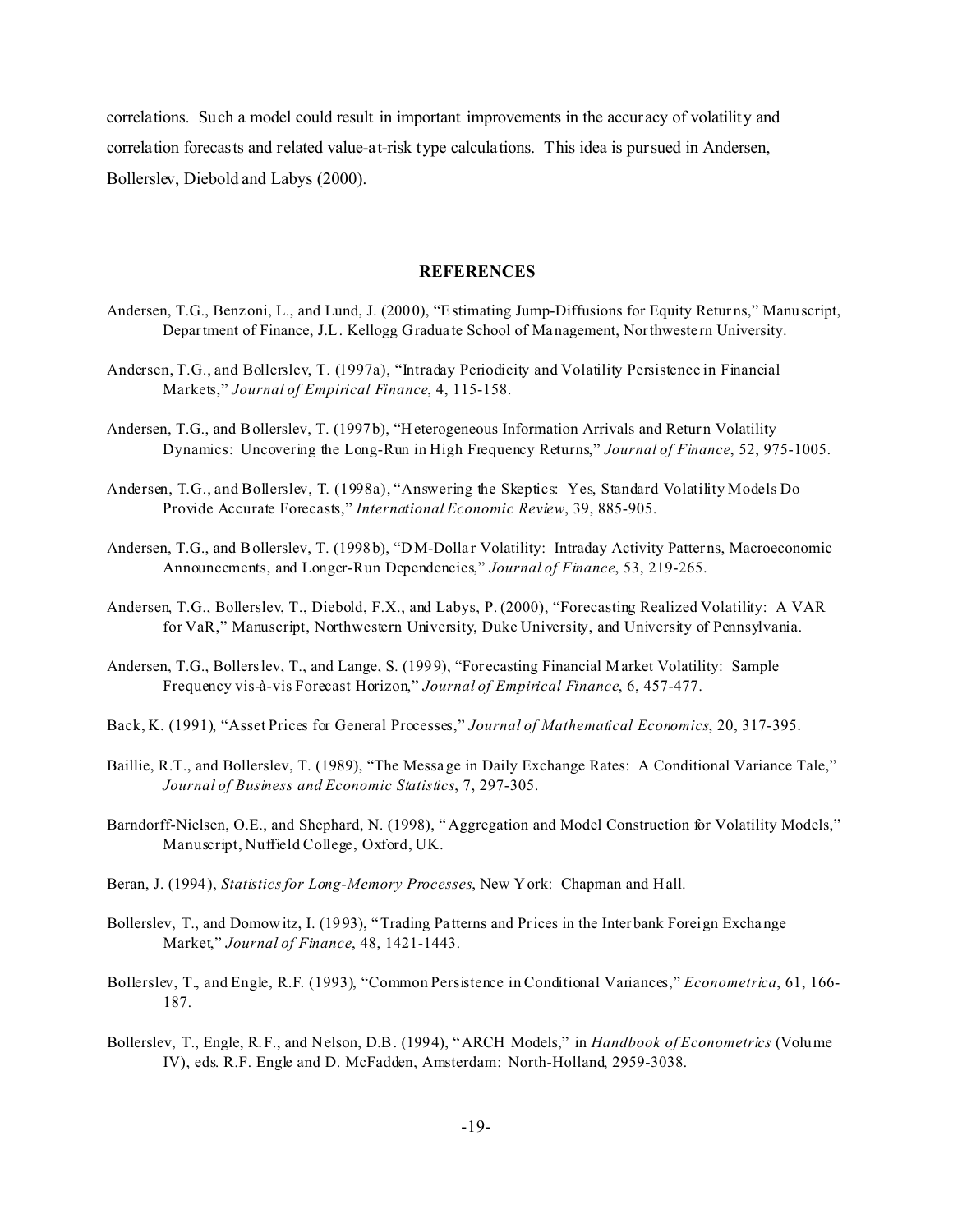- Boyer, B.H., Gibson, M.S., and Loretan, M. (1999), "Pitfalls in Tests for Changes in Correlations," IFS Discussion Paper No. 59 7, Federal Reserve Board.
- Chernov, M., and Ghysels, E. (2000), "A Study towards a Unified Approach to the Joint Estimation of Objective and Risk Neutral Measures for the Purpose of Options Valuation," *Journal of Financial Economics,* 56, 407-458.
- Christoffersen, P.F., and Diebold, F.X. (2000), "How Relevant is Volatility Forecasting for Risk Management?" *Review of Economics and Statistics,*82, 12-22.
- Clark, P. K. (1973), "A Subordinated Stochastic Process Model with Finite Variance for Speculative Prices," *Econometrica*, 41, 135-155.
- Comte, F., and Renault, E. (1998), "Long Memory in Continuous-Time Stochastic Volatility Models," *Mathematical Finance*, 8, 291-323.
- Dacorogna, M.M., Müller, U.A., Nagler, R.J., Olsen, R.B., and Pictet, O.V. (1993), "A Geographical Model for the Daily and Weekly Seasonal Volatility in the Foreign Exchange Market," *Journal of International Money and Finance*, 12, 413-438.
- Danielsson, J., and Payne, R. (1999), "Real Trading Patterns and Prices in Spot Foreign Exchange Markets," Manuscript, Financial Markets Group, London School of Economics.
- Deo, R., and Hurvich, C.M. (1998), "On the Log Periodogram Regression Estimator of the Memory Parameter in Long Memory Stochastic Volatility Models," *Econometric Theory*; forthcoming.
- Diebold, F.X., and Lindner, P. (1996), "Fractional Integration and Interval Prediction," *Economics Letters*, 50, 305-313.
- Diebold, F.X., and Nerlove, M. (1989), "The Dynamics of Exchange Rate Volatility: A Multivariate Latent Factor ARCH Model," *Journal of Applied Econometrics*, 4, 1-22.
- Ding, Z., Granger, C.W.J., and Engle, R.F. (1993), "A Long Memory Property of Stock Market Returns and a New Model," *Journal of Empirical Finance*, 1, 83-106.
- Engle, R.F., and Bollerslev, T. (1986), "Modeling the Persistence of Conditional Variances," *Econometric Reviews*, 5, 1-50.
- Forbes, K., and Rigobon, R. (1999), "No Contagion, Only Interdependence: Measuring Stock Market Co-Movements," NBER Working Paper No.7267.
- Foster, D.P., and Nelson, D.B. (1996), "Continuous Record Asymptotics for Rolling Sample Variance Estimators," *Econometrica*, 64, 139-174.
- French, K.R., Schwert, G.W., and Stambaugh, R.F. (1987), "Expected Stock Returns and Volatility," *Journal of Financial Economics*, 19, 3-29.
- Gallant, A.R., Hsu, C.-T., and Tauchen, G.E. (1999), "Using Daily Range Data to Calibrate Volatility Diffusions and Extract the Forward Integrated Variance," *Review of Economics and Statistics*, 81, 617-631.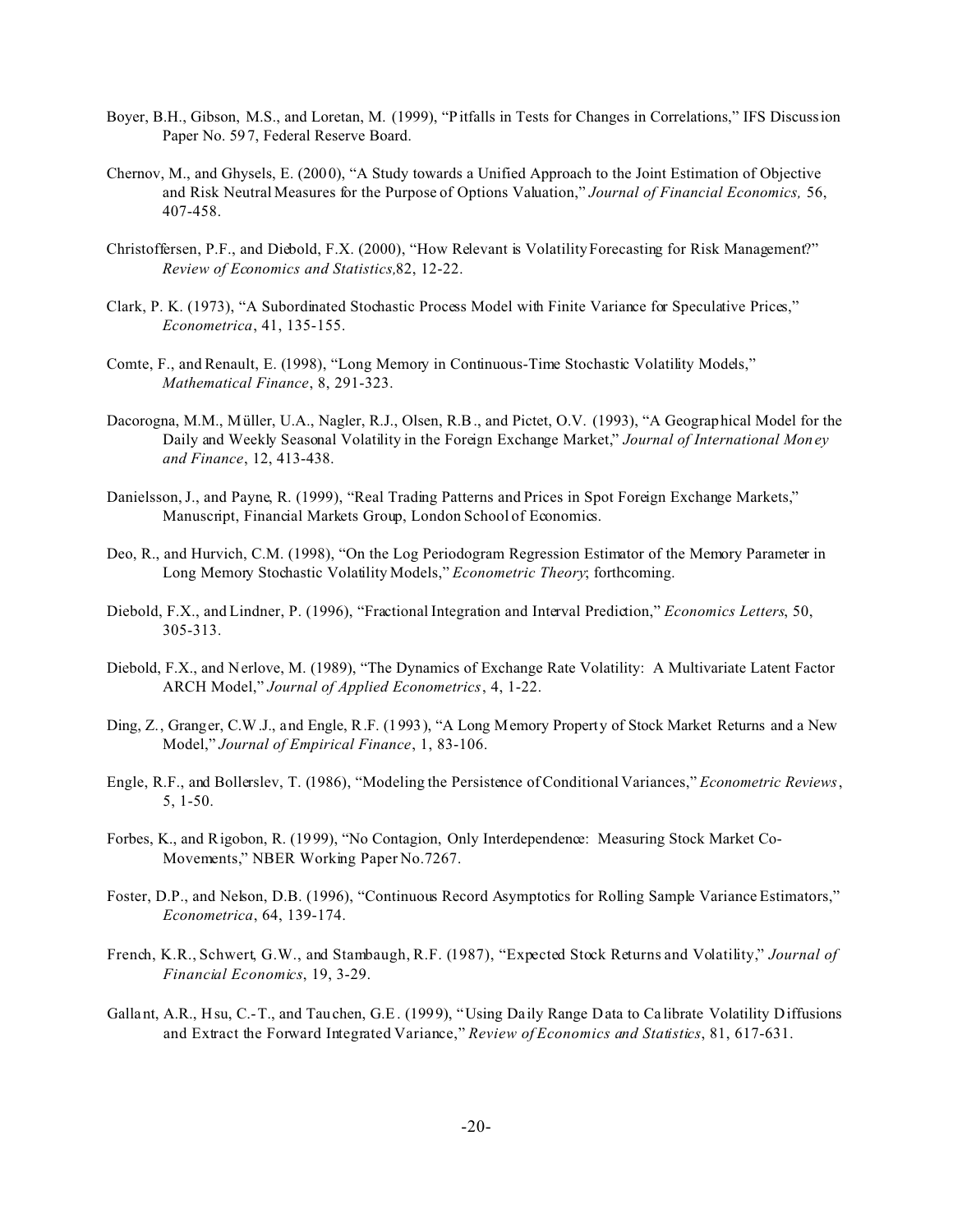- Geweke, J., and Porter-Hudak, S. (1983), "The Estimation and Application of Long Memory Time Series Models," *Journal of Time Se ries Analysis*, 4, 221-238.
- Goodhart, C., Ito, T., and Payne, R. (1996), "One Day in June 1993: A Study of the Working of the Reuters 2000-2 Electronic Foreign Exchange Trading System," in *The Microstructure of Foreign Exchange Marke ts*, eds. J.A. Frankel, G. Galli and A. Giovannini, Chicago: University of Chicago Press, 107-179.
- Granger, C.W.J., Ding, Z., and Spear, S. (1997), "Stylized Facts on the Temporal and Distributional Properties of Daily Data From Speculative Markets," Manuscript, Department of Economics, University of California, San Diego.
- Granger, C.W.J., and Joyeux, R. (1980), "An Introduction to Long Memory Time Series Models and Fractional Differencing," *Journal of Time Series Analysis*, 1, 15-39.
- Hsieh, D.A. (1991), "Chaos and Nonlinear Dynamics: Application to Financial Markets," *Journal of Finance*, 46, 1839-1877.
- Hull, J., and White, A. (1987), "The Pricing of Options on Assets with Stochastic Volatilities," *Journal of Finance*, 42, 381-400.
- Hurvich, C.M., and Beltrao, K.I. (1994), "Automatic Semiparametric Estimation of the Memory Parameter of a Long-Memory Time Series," *Journal of Time Series Analysis*, 15, 285-302.
- Hurvich, C.M., Deo, R., and Brodsky, J. (199 8), "The Mean Squared Error of Geweke and Porter Hudak's Estimator of the Memory Parameter of a Long-Memory Time Series," *Journal of Time Series Analysis*, 19, 19-46.
- King, M, Sentana, E., and Wadhwani, S. (1994), "Volatility and Links Between National Markets," *Econometrica*, 62, 901-933.
- Meheswaran, S., and Sims, C.A.. (1993), "Empirical Implications of Arbitrage-Free Asset Markets," in *Models, Methods and Applications of Econometrics: Essays in Honor of A.R. Bergstrom*, ed. P.C.B. Phillips, Cambridge, MA: Blackwell Publishers.
- Müller, U.A., Dacorogna, M.M., Olsen, R.B., Pictet, O.V., Schwarz, M., and Morgenegg, C. (1990), "Statistical Study of Foreign Exchange Rates, Empirical Evidence of a Price Change Scaling Law, and Intraday Analysis," *Journal of Banking and Finance*, 14, 1189-1208.
- Protter, P. (1990), *Stochastic Integration and Differential Equations: A New Approach* (Third Printing, 1995), New York: Springer Verlag.
- Robinson, P.M. (1994), "Semiparametric Analysis of Long-Memory Time Series," *Annals of Statistics*, 22, 515- 539.
- Robinson, P.M. (1995), "Log-Periodogram Regression of Time Series with Long-Range Dependence," *Annals of Statistics*, 23, 1048-1072.
- Robinson, P.M., and Henry, M. (1999), "Long and Short Memory Conditional Heteroskedasticity in Estimating the Memory Parameter of Levels," *Econometric Theory*, 19, 299-336.

Rogers, L.C.G. (1997), "Arbitrage with Fractional Brownian Motion," *Mathematical Finance*, 7, 95-105.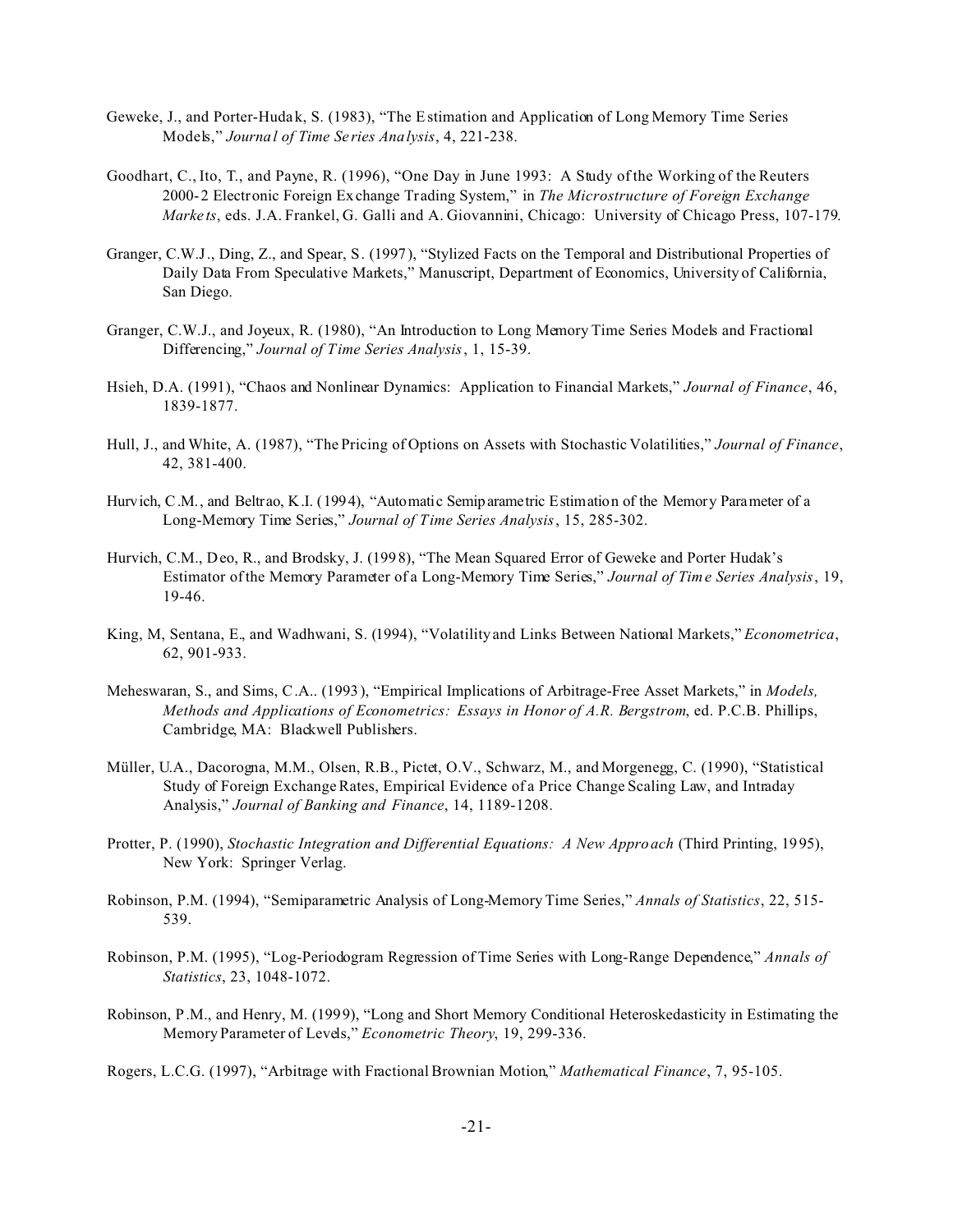- Ronn, E. (1998), "The Impact of Large Changes in Asset Prices on Intra-Market Correlations in the Stock and Bond Markets," Manuscript, Department of Finance, University of Texas, Austin.
- Schwert, G.W. (1989), "Why does Stock Market Volatility Change over Time?," *Journal of Finance*, 44, 1115- 1154.
- Schwert, G.W. (1990), "Stock Market Volatility," *Financial Analysts Journal*, May-June, 23-34.
- Solnik, B., Boucrelle, C., and Le Fur, Y. (1996), "International Market Correlation and Volatility," *Financial Analysts Journal*, September-October, 17-34.
- Taqqu, M.S., and Teverovsky, V. (1996), "Semi-Parametric Graphical Estimation Techniques for Long-Memory Data," in *Time Series Analysis in Memory of E.J. Hannan*, eds. P.M. Robinson and M. Rosenblatt, New York: Springer-Verlag, 420-432.
- Taylor, S.J. (1986), *Modelling Financial Time Series*, Chichester: John Wiley and Sons..
- Taylor, S.J., and Xu, X. (1997), "The Incremental Volatility information in One Million Foreign Exchange Quotations," *Journal of Empirical Finance*, 4, 317-340.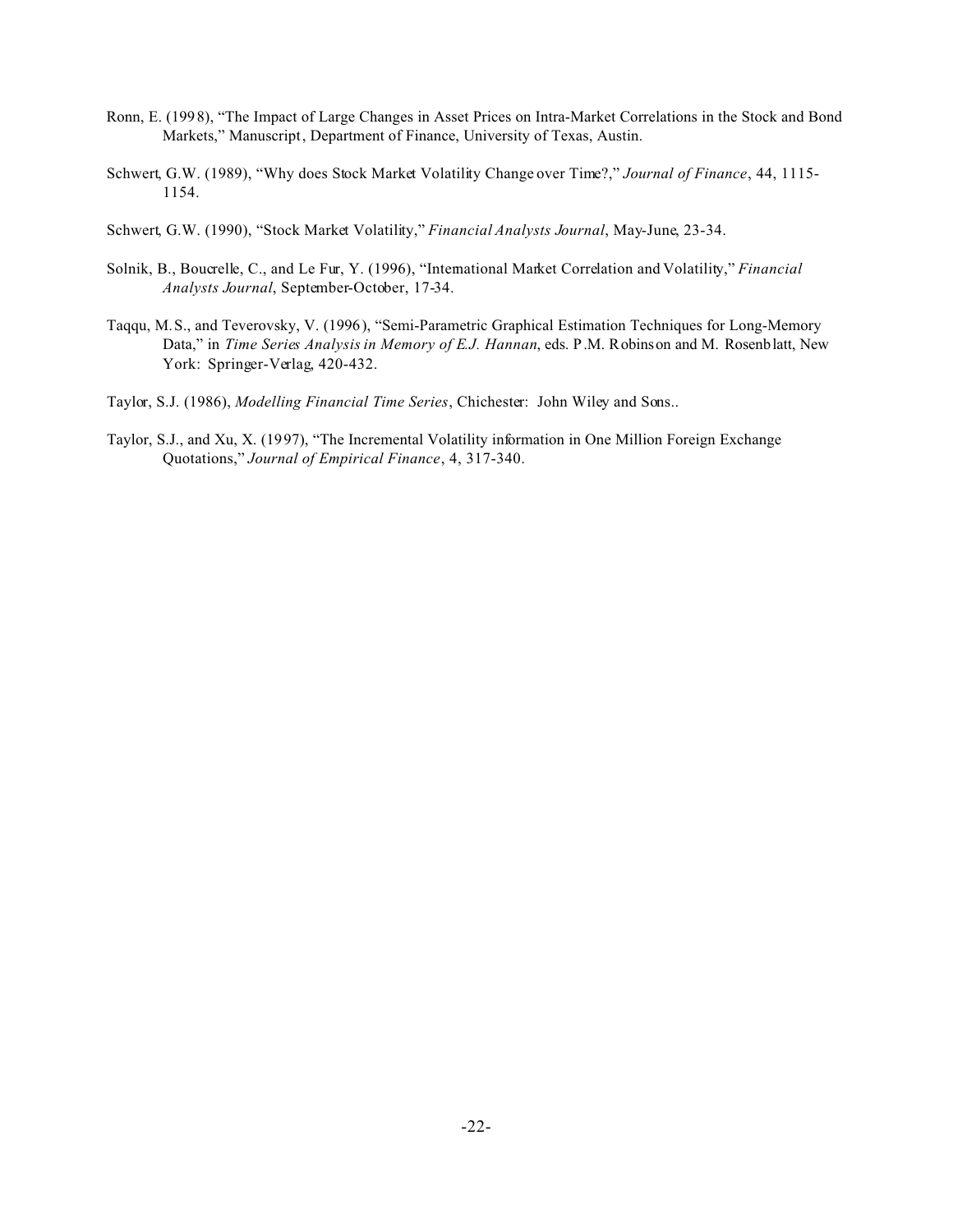|                   |                    |       | $\mathit{vard}_{th}$ $\mathit{vary}_{th}$ $\mathit{stdd}_{th}$ |       | $stdy_{t,h}$ |                  | $Istdd_{th}$ lstdy <sub>th</sub> cov <sub>th</sub> |       | $corr_{t,h}$ |
|-------------------|--------------------|-------|----------------------------------------------------------------|-------|--------------|------------------|----------------------------------------------------|-------|--------------|
|                   | Daily, $h=1$       |       |                                                                |       |              |                  |                                                    |       |              |
|                   | Mean               | 0.529 | 0.538                                                          | 0.679 | 0.684        | $-0.449 - 0.443$ |                                                    | 0.243 | 0.435        |
|                   | Variance           | 0.234 | 0.272                                                          | 0.067 | 0.070        | 0.120            | 0.123                                              | 0.073 | 0.028        |
|                   | Skewness           | 3.711 | 5.576                                                          | 1.681 | 1.867        | 0.345            | 0.264                                              | 3.784 | $-0.203$     |
|                   | Kurtosis           | 24.09 | 66.75                                                          | 7.781 | 10.38        | 3.263            | 3.525                                              | 25.25 | 2.722        |
| Weekly, $h=5$     |                    |       |                                                                |       |              |                  |                                                    |       |              |
|                   | Mean               | 2.646 | 2.692                                                          | 1.555 | 1.566        | 0.399            | 0.405                                              | 1.217 | 0.449        |
|                   | Variance           | 3.292 | 3.690                                                          | 0.228 | 0.240        | 0.084            | 0.083                                              | 0.957 | 0.022        |
|                   | <b>Skewness</b>    | 2.628 | 2.769                                                          | 1.252 | 1.410        | 0.215            | 0.382                                              | 2.284 | $-0.176$     |
|                   | Kurtosis           | 14.20 | 14.71                                                          | 5.696 | 6.110        | 3.226            | 3.290                                              | 10.02 | 2.464        |
| $Bi-Weekly, h=10$ |                    |       |                                                                |       |              |                  |                                                    |       |              |
|                   | Mean               | 5.297 | 5.386                                                          | 2.216 | 2.233        | 0.759            | 0.767                                              | 2.437 | 0.453        |
|                   | Variance           | 10.44 | 11.74                                                          | 0.389 | 0.403        | 0.072            | 0.070                                              | 2.939 | 0.019        |
|                   | <b>Skewness</b>    | 1.968 | 2.462                                                          | 1.063 | 1.291        | 0.232            | 0.380                                              | 1.904 | $-0.147$     |
|                   | Kurtosis           | 7.939 | 11.98                                                          | 4.500 | 5.602        | 3.032            | 3.225                                              | 7.849 | 2.243        |
|                   | $Tri-Weekly, h=15$ |       |                                                                |       |              |                  |                                                    |       |              |
|                   | Mean               | 7.937 | 8.075                                                          | 2.717 | 2.744        | 0.964            | 0.977                                              | 3.651 | 0.455        |
|                   | Variance           | 22.33 | 22.77                                                          | 0.560 | 0.546        | 0.069            | 0.064                                              | 5.857 | 0.018        |
|                   | <b>Skewness</b>    | 2.046 | 2.043                                                          | 1.033 | 1.177        | 0.208            | 0.400                                              | 1.633 | $-0.132$     |
|                   | Kurtosis           | 9.408 | 8.322                                                          | 4.621 | 4.756        | 2.999            | 3.123                                              | 6.139 | 2.247        |
| Monthly, $h=20$   |                    |       |                                                                |       |              |                  |                                                    |       |              |
|                   | Mean               | 10.59 | 10.77                                                          | 3.151 | 3.179        | 1.116            | 1.127                                              | 4.874 | 0.458        |
|                   | Variance           | 34.09 | 36.00                                                          | 0.671 | 0.671        | 0.062            | 0.059                                              | 8.975 | 0.017        |
|                   | <b>Skewness</b>    | 1.561 | 1.750                                                          | 0.906 | 1.078        | 0.295            | 0.452                                              | 1.369 | $-0.196$     |
|                   | Kurtosis           | 5.768 | 6.528                                                          | 3.632 | 4.069        | 2.686            | 2.898                                              | 4.436 | 2.196        |
|                   |                    |       |                                                                |       |              |                  |                                                    |       |              |

**Table 1. Statistics Summarizing Unconditional Distributions of Realized DM/\$ and Yen/\$ Volatilities**

 $\overline{\phantom{0}}$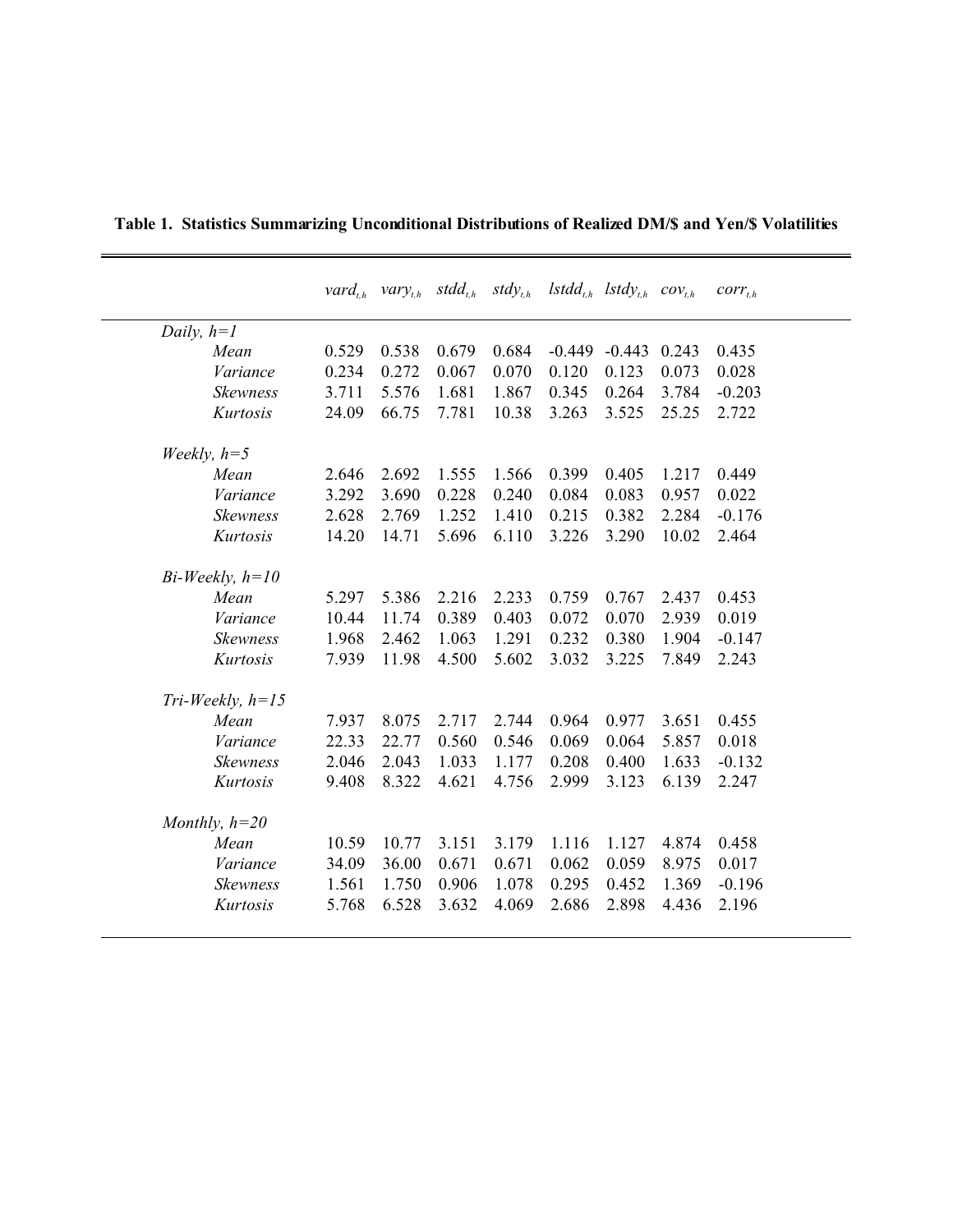|                       |                              |                              |                          | $vary_{t,h}$ stdd <sub>t,h</sub> stdy <sub>t,h</sub> lstdd <sub>t,h</sub> lstdy <sub>t,h</sub> cov <sub>t,h</sub> |       |       | $corr_{t,h}$ |
|-----------------------|------------------------------|------------------------------|--------------------------|-------------------------------------------------------------------------------------------------------------------|-------|-------|--------------|
| Daily, $h=1$          |                              |                              |                          |                                                                                                                   |       |       |              |
| $\nu$ ard,            | 0.539                        | 0.961                        | 0.552                    | 0.860                                                                                                             | 0.512 | 0.806 | 0.341        |
| vary <sub>t</sub>     | 1.000                        | 0.546                        | 0.945                    | 0.514                                                                                                             | 0.825 | 0.757 | 0.234        |
| $stdd_{t}$            | $\overline{a}$               | 1.000                        | 0.592                    | 0.965                                                                                                             | 0.578 | 0.793 | 0.383        |
| $stdy_t$              |                              | $\overline{a}$               | 1.000                    | 0.589                                                                                                             | 0.959 | 0.760 | 0.281        |
| $\,I\,std\,_t$        |                              |                              | $\overline{\phantom{0}}$ | 1.000                                                                                                             | 0.604 | 0.720 | 0.389        |
| $lstdy_t$             |                              |                              |                          |                                                                                                                   | 1.000 | 0.684 | 0.294        |
| $cov_t$               |                              |                              |                          |                                                                                                                   |       | 1.000 | 0.590        |
| Weekly, $h=5$         |                              |                              |                          |                                                                                                                   |       |       |              |
| $\mathit{vard}_{t,h}$ | 0.494                        | 0.975                        | 0.507                    | 0.907                                                                                                             | 0.495 | 0.787 | 0.311        |
| $vary_{t,h}$          | 1.000                        | 0.519                        | 0.975                    | 0.514                                                                                                             | 0.908 | 0.761 | 0.197        |
| $stdd_{th}$           | $\qquad \qquad \blacksquare$ | 1.000                        | 0.545                    | 0.977                                                                                                             | 0.545 | 0.789 | 0.334        |
| $stdy_{t,h}$          |                              | $\overline{\phantom{0}}$     | 1.000                    | 0.555                                                                                                             | 0.977 | 0.757 | 0.220        |
| $Istdd_{t,h}$         |                              |                              | ÷,                       | 1.000                                                                                                             | 0.571 | 0.748 | 0.336        |
| $lstdy_{th}$          |                              |                              |                          | $\overline{a}$                                                                                                    | 1.000 | 0.718 | 0.235        |
| $\mathcal{cov}_{t,h}$ |                              |                              |                          |                                                                                                                   |       | 1.000 | 0.617        |
| Bi-weekly, $h=10$     |                              |                              |                          |                                                                                                                   |       |       |              |
| $\mathit{vard}_{t,h}$ | 0.500                        | 0.983                        | 0.503                    | 0.931                                                                                                             | 0.490 | 0.776 | 0.274        |
| $vary_{t,h}$          | 1.000                        | 0.516                        | 0.980                    | 0.514                                                                                                             | 0.923 | 0.772 | 0.170        |
| $stdd_{t,h}$          | ÷                            | 1.000                        | 0.533                    | 0.982                                                                                                             | 0.531 | 0.780 | 0.293        |
| $stdy_{th}$           |                              | $\qquad \qquad \blacksquare$ | 1.000                    | 0.544                                                                                                             | 0.981 | 0.762 | 0.188        |
| $Istdd_{t,h}$         |                              |                              |                          | 1.000                                                                                                             | 0.556 | 0.753 | 0.300        |
| $lstdy_{t,h}$         |                              |                              |                          | $\overline{a}$                                                                                                    | 1.000 | 0.726 | 0.202        |
| $\mathcal{cov}_{t,h}$ |                              |                              |                          |                                                                                                                   |       | 1.000 | 0.609        |
| Tri-weekly, $h=15$    |                              |                              |                          |                                                                                                                   |       |       |              |
| $\mathit{vard}_{t,h}$ | 0.498                        | 0.982                        | 0.505                    | 0.931                                                                                                             | 0.497 | 0.775 | 0.255        |
| $vary_{t,h}$          | 1.000                        | 0.522                        | 0.984                    | 0.525                                                                                                             | 0.939 | 0.763 | 0.146        |
| $stdd_{th}$           | Ξ                            | 1.000                        | 0.538                    | 0.983                                                                                                             | 0.539 | 0.787 | 0.277        |
| $stdy_{t,h}$          |                              |                              |                          | 1.000  0.551                                                                                                      | 0.984 | 0.756 | 0.155        |
| $Istdd_{t,h}$         |                              |                              |                          | 1.000                                                                                                             | 0.564 | 0.765 | 0.285        |
| $lstdy_{t,h}$         |                              |                              |                          |                                                                                                                   | 1.000 | 0.727 | 0.162        |
| $\mathcal{cov}_{t,h}$ |                              |                              |                          |                                                                                                                   |       | 1.000 | 0.605        |
| Monthly, $h=20$       |                              |                              |                          |                                                                                                                   |       |       |              |
| $\mathit{vard}_{t,h}$ | 0.479                        | 0.988                        | 0.484                    | 0.952                                                                                                             | 0.479 | 0.764 | 0.227        |
| $vary_{t,h}$          | 1.000                        | 0.501                        | 0.988                    | 0.509                                                                                                             | 0.953 | 0.747 | 0.109        |
| $stdd_{th}$           |                              | 1.000                        | 0.512                    | 0.988                                                                                                             | 0.511 | 0.775 | 0.241        |
| $stdy_{th}$           |                              | ÷,                           | 1.000                    | 0.527                                                                                                             | 0.988 | 0.741 | 0.112        |
| $Istdd_{t,h}$         |                              |                              |                          | 1.000                                                                                                             | 0.533 | 0.763 | 0.245        |
| $lstdy_{t,h}$         |                              |                              |                          |                                                                                                                   | 1.000 | 0.719 | 0.115        |
| $\mathcal{cov}_{t,h}$ |                              |                              |                          |                                                                                                                   |       | 1.000 | 0.596        |
|                       |                              |                              |                          |                                                                                                                   |       |       |              |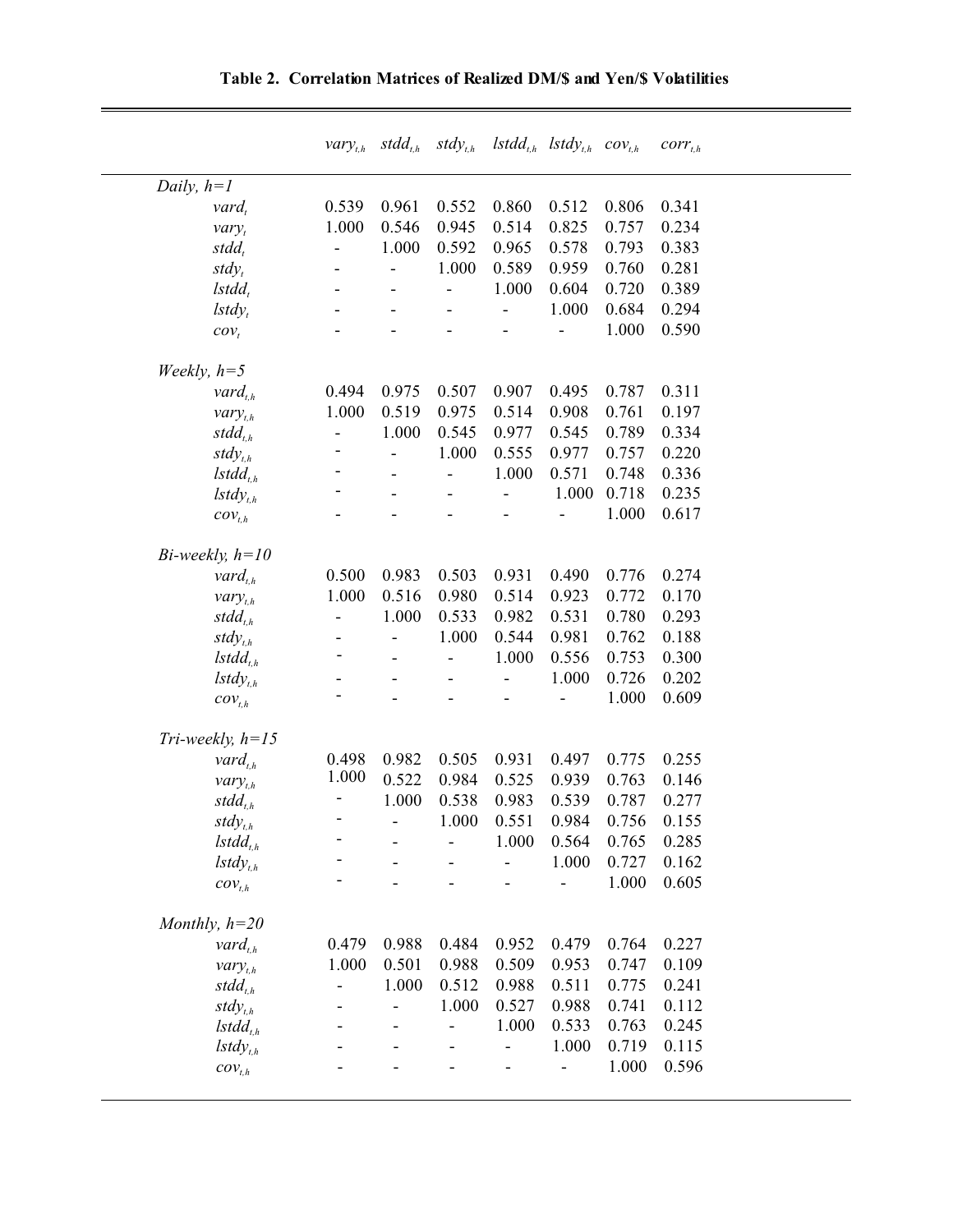|                      |       |       | $\text{vard}_{th}$ var $y_{th}$ stdd <sub>th</sub> stdy <sub>th</sub> lstdd <sub>th</sub> lstdy <sub>th</sub> cov <sub>th</sub> |             |       |       |       | $corr_{t,h}$ |  |
|----------------------|-------|-------|---------------------------------------------------------------------------------------------------------------------------------|-------------|-------|-------|-------|--------------|--|
| Daily, $h=1$         |       |       |                                                                                                                                 |             |       |       |       |              |  |
| LB                   |       |       | 4539.3 3257.2 7213.7 5664.7 9220.7 6814.1 2855.2 12197                                                                          |             |       |       |       |              |  |
| $\hat{d}$            | 0.356 | 0.339 | 0.381                                                                                                                           | 0.428       | 0.420 | 0.455 | 0.334 | 0.413        |  |
| Weekly, $h=5$        |       |       |                                                                                                                                 |             |       |       |       |              |  |
| LB                   | 592.7 | 493.9 | 786.2                                                                                                                           | 609.6       | 930.0 | 636.3 | 426.1 | 2743.3       |  |
| â                    | 0.457 | 0.429 | 0.446                                                                                                                           | 0.473       | 0.485 | 0.496 | 0.368 | 0.519        |  |
| $Bi$ -weekly, $h=10$ |       |       |                                                                                                                                 |             |       |       |       |              |  |
| LB                   | 221.2 | 181.0 | 267.9                                                                                                                           | 206.7       | 305.3 | 203.8 | 155.4 | 1155.6       |  |
| $\hat{d}$            | 0.511 | 0.490 | 0.470                                                                                                                           | 0.501       | 0.515 | 0.507 | 0.436 | 0.494        |  |
| Tri-weekly, $h=15$   |       |       |                                                                                                                                 |             |       |       |       |              |  |
| LB                   | 100.7 | 108.0 | 122.6                                                                                                                           | 117.3 138.3 |       | 112.5 | 101.6 | 647.0        |  |
| $\hat{d}$            | 0.400 | 0.426 | 0.384                                                                                                                           | 0.440       | 0.421 | 0.440 | 0.319 | 0.600        |  |
| Monthly, $h=20$      |       |       |                                                                                                                                 |             |       |       |       |              |  |
| LB                   | 71.8  | 69.9  | 83.1                                                                                                                            | 70.9        | 94.5  | 66.0  | 78.5  | 427.3        |  |
| $\hat{d}$            | 0.455 | 0.488 | 0.440                                                                                                                           | 0.509       | 0.496 | 0.479 | 0.439 | 0.630        |  |

**Table 3. Dynamic Dependence Measures for Realized DM/\$ and Yen/\$ Volatilities**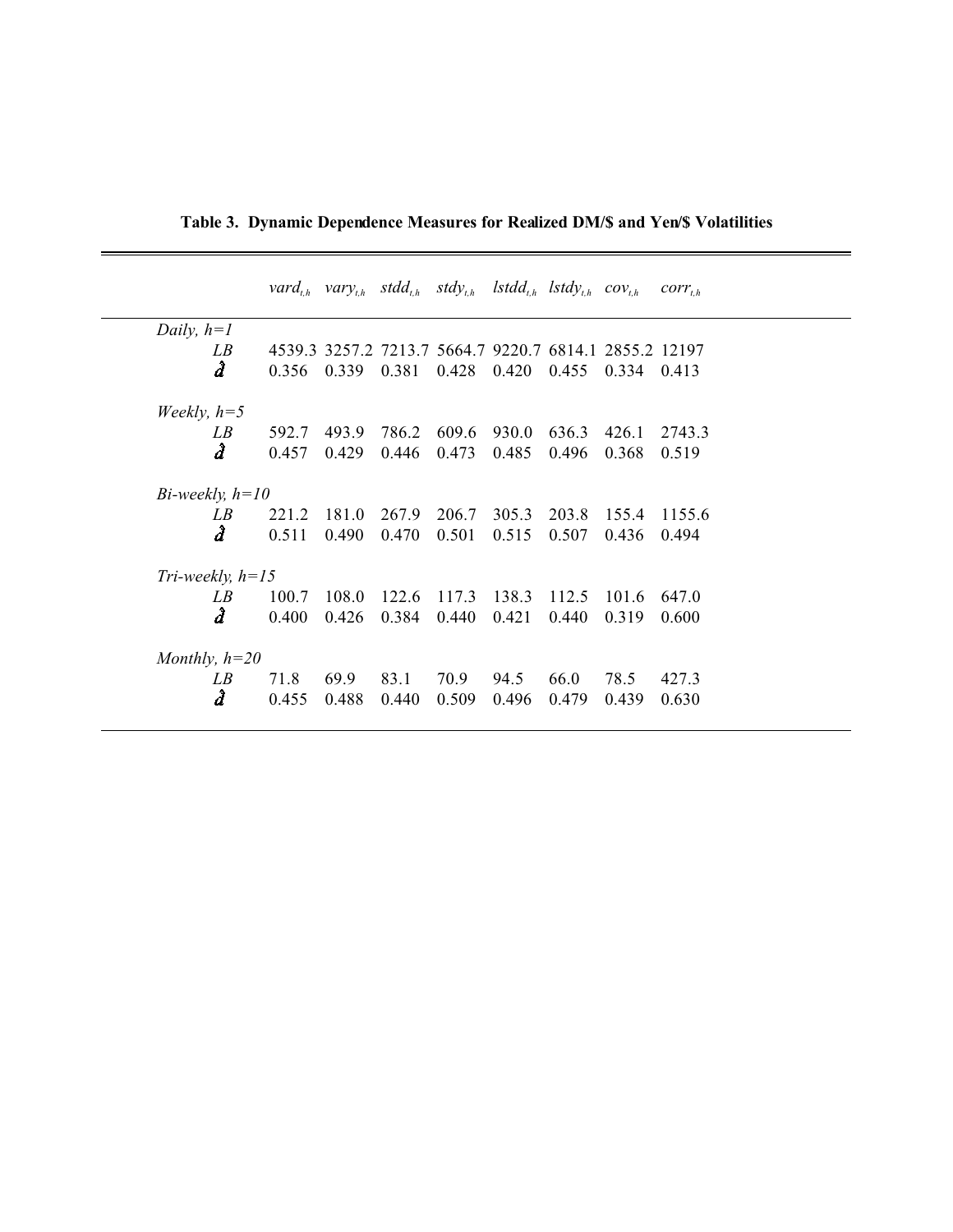

**Figure 1**. Distributions of Daily Realized Exchange Rate Volatilities and Correlations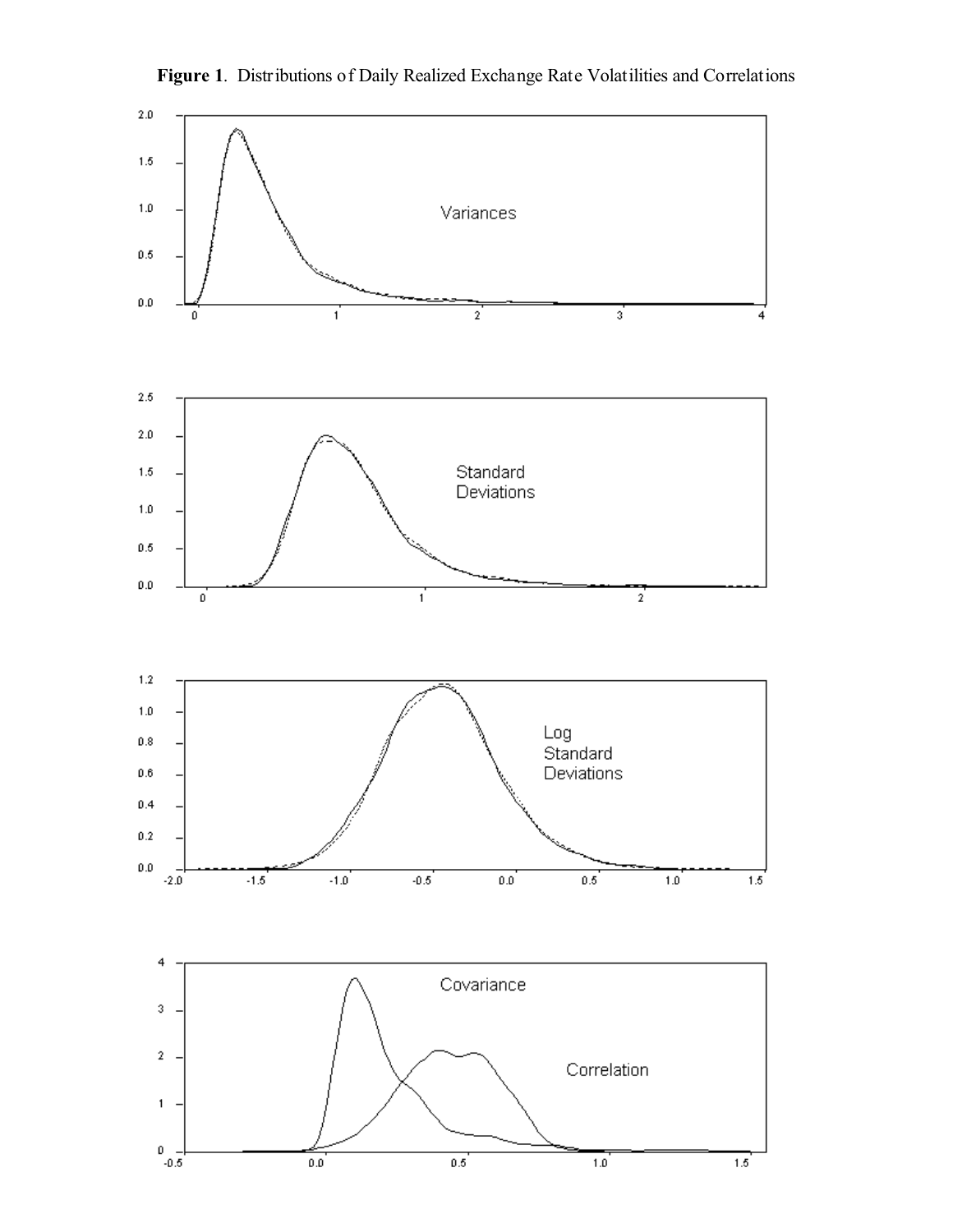



Correlation Between DM/\$ and Yen/\$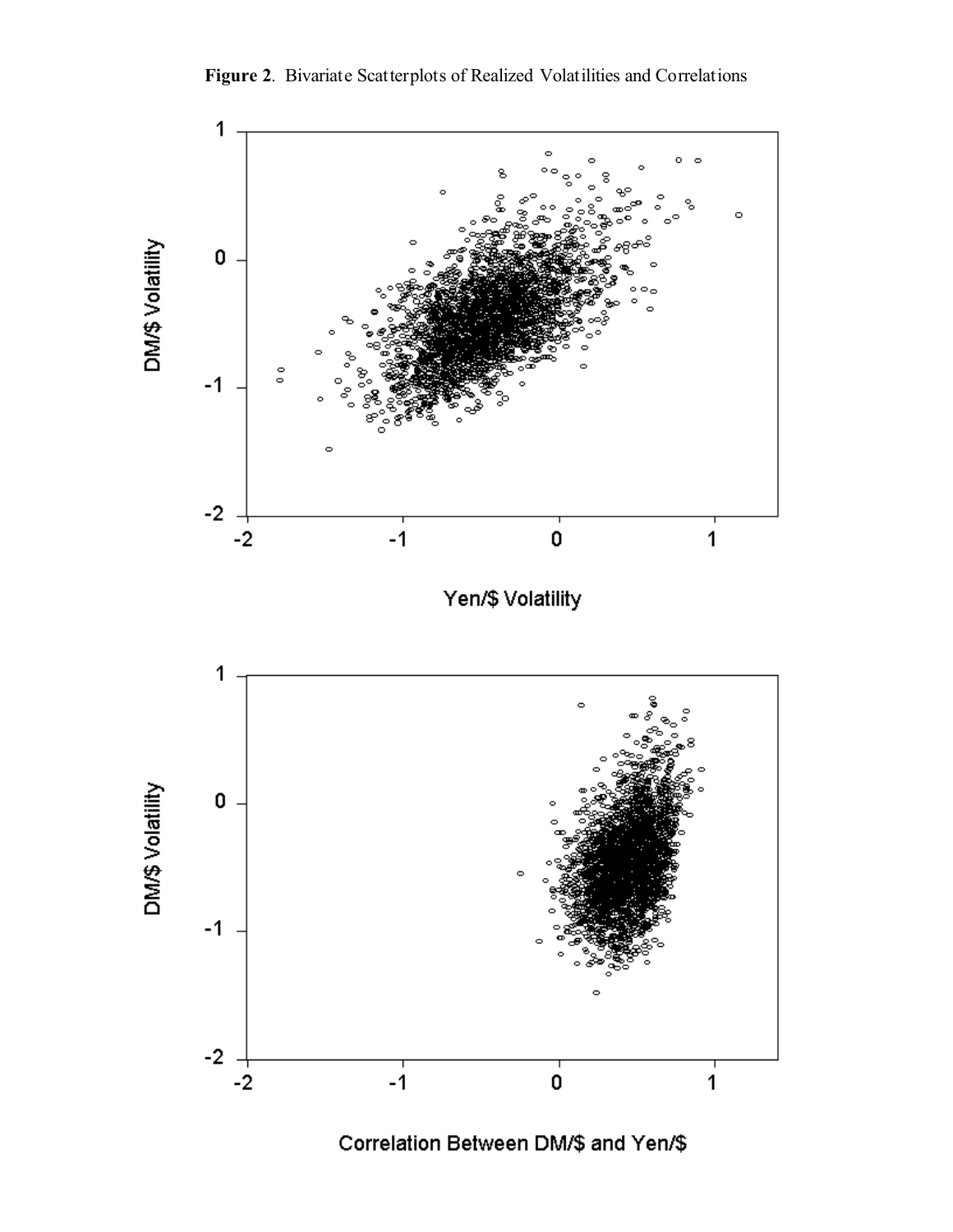

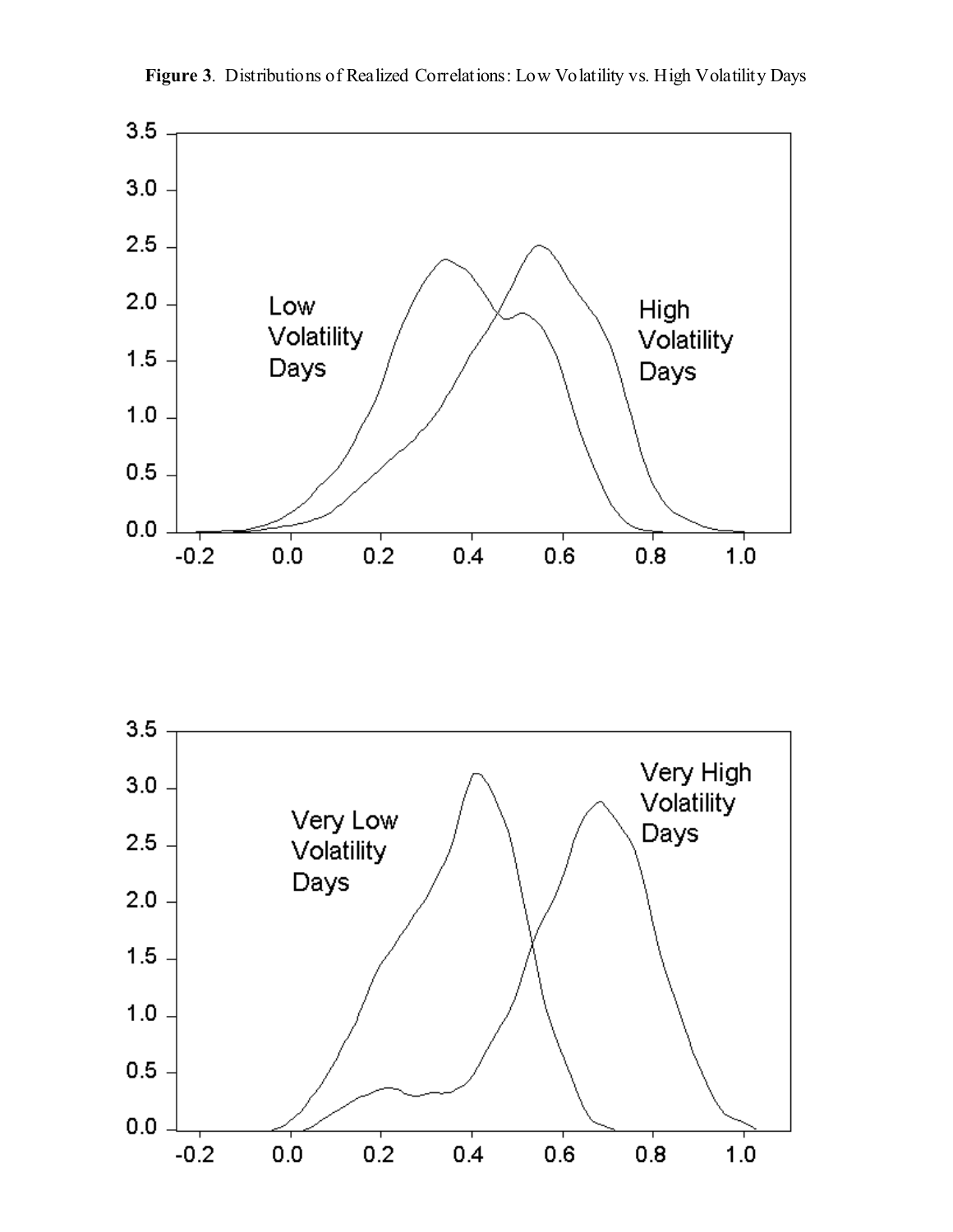

**Figure 4**. Time Series of Daily Realized Volatilities and Correlation